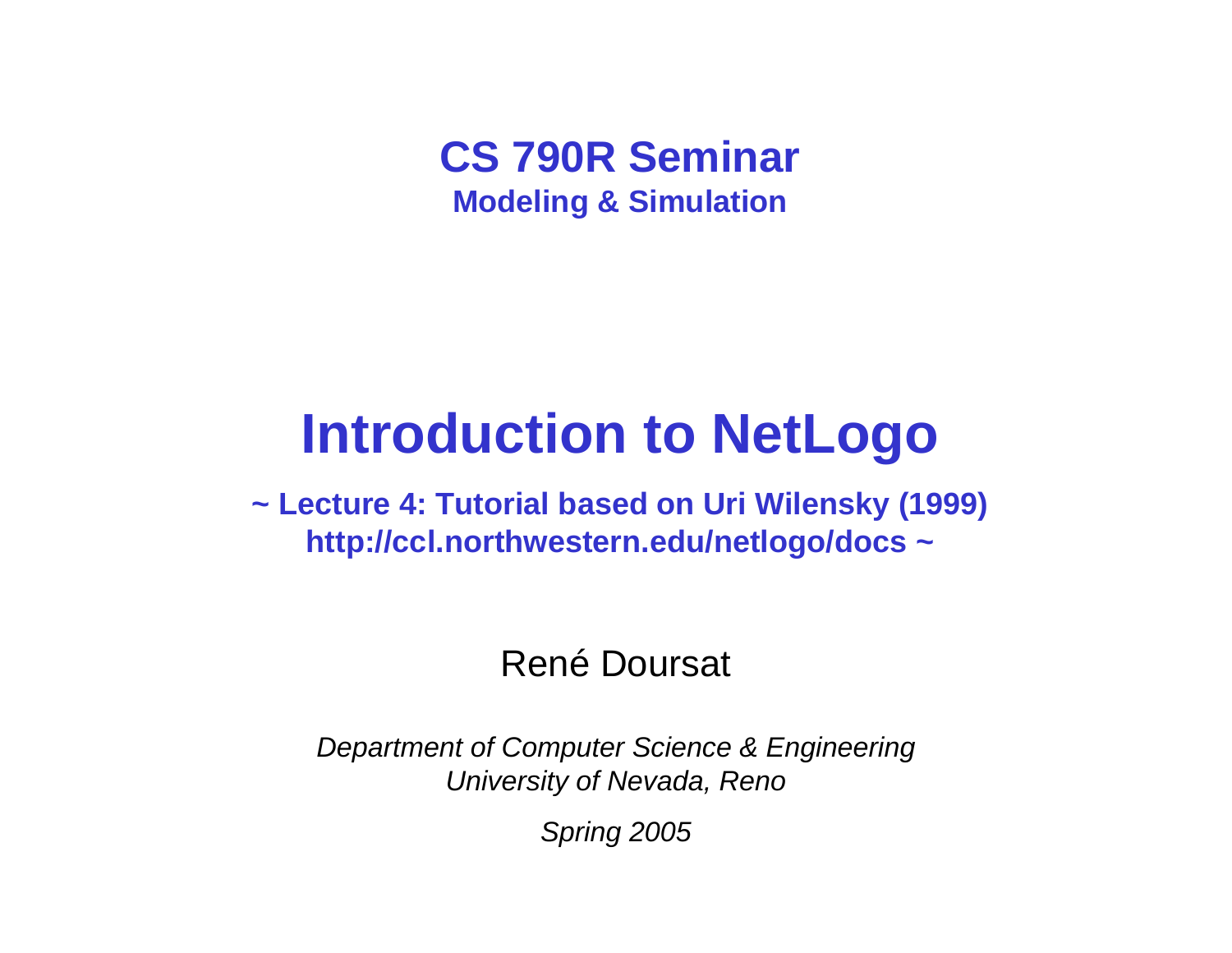## **Introduction to NetLogo**

- **What is NetLogo?**
- **Graphical interface**
- **Programming concepts**
- **Tutorial: termites**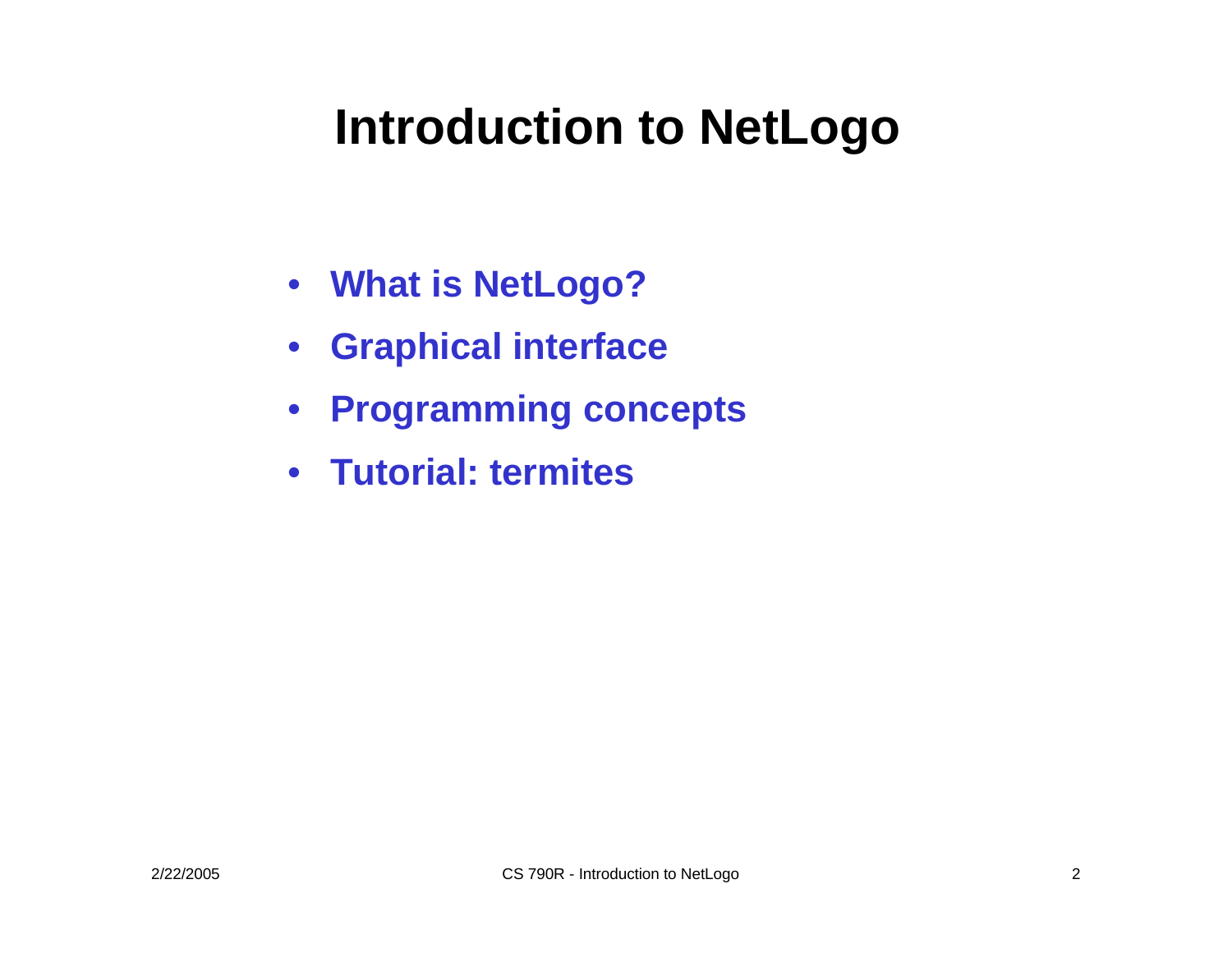## **Introduction to NetLogo**

#### • **What is NetLogo?**

- Modeling complex systems
- Flash history
- The world of NetLogo
- **Graphical interface**
- $\bullet$ **Programming concepts**
- **Tutorial: termites**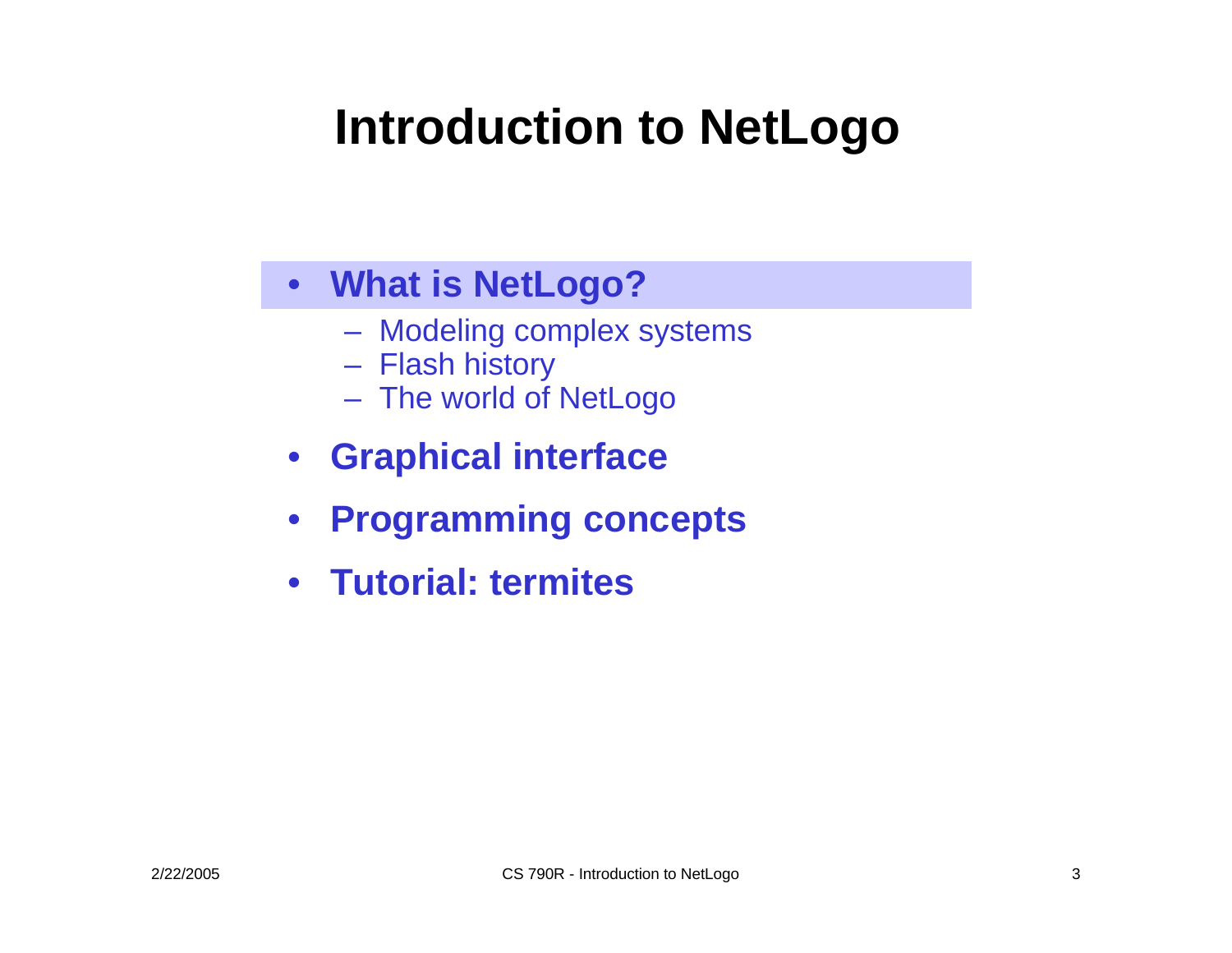### **What is NetLogo? Modeling complex systems**

- <sup>9</sup>**programmable modeling environment for simulating natural and social phenomena**
	- well suited for modeling complex systems evolving over time
	- **hundreds or thousands of independent agents** operating concurrently
	- **Exploring the connection between the micro-level** behavior of individuals and the macro-level patterns that emerge from the interaction of many individuals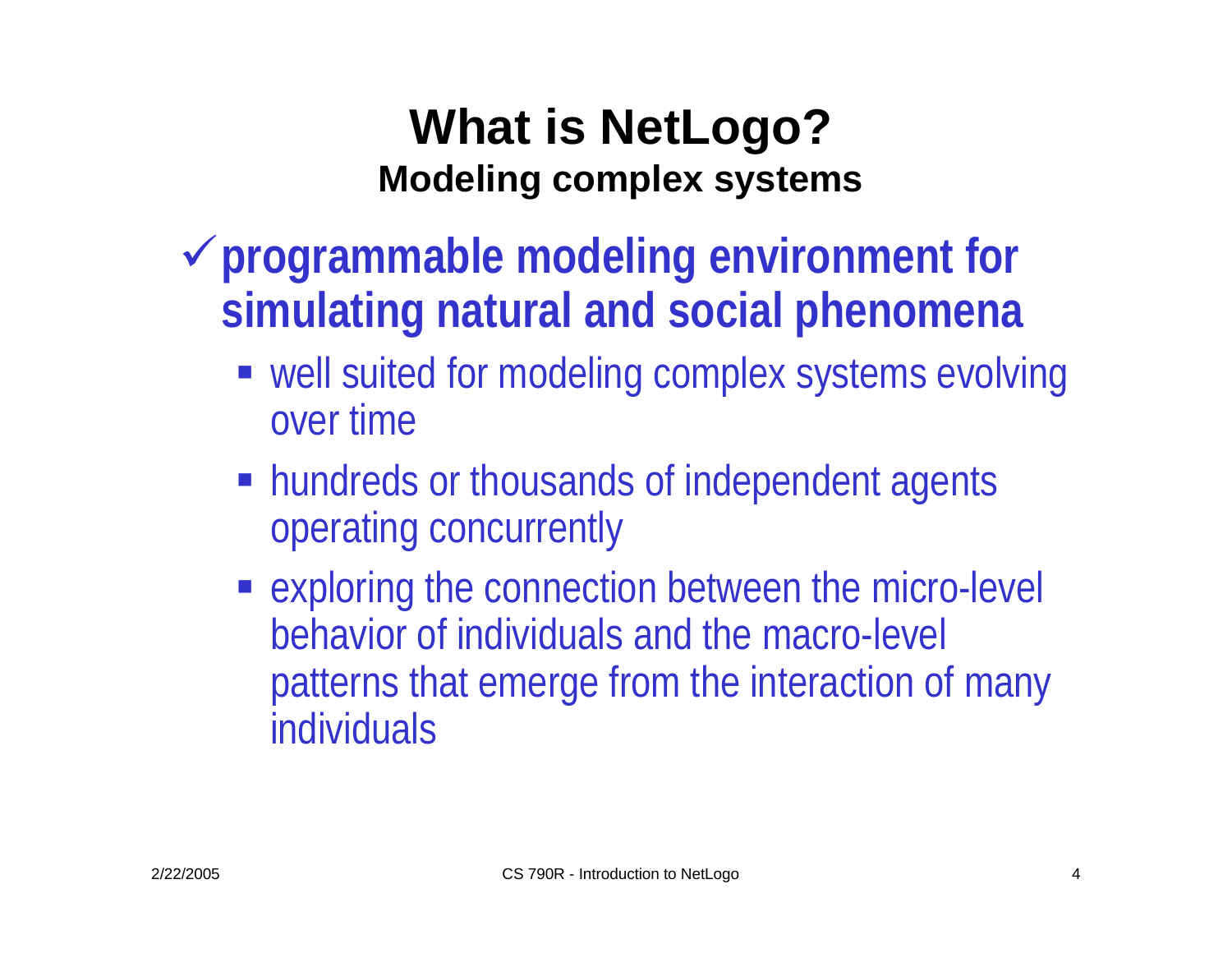### **What is NetLogo? Modeling complex systems**

- <sup>9</sup>**easy-to-use application development environment**
	- **opening simulations and playing with them**
	- creating custom models: quickly testing hypotheses about self-organized systems
	- **models library: large collection of pre-written** simulations in natural and social sciences that can be used and modified
	- **Simple scripting language**
	- **Exergence is user-friendly graphical interface**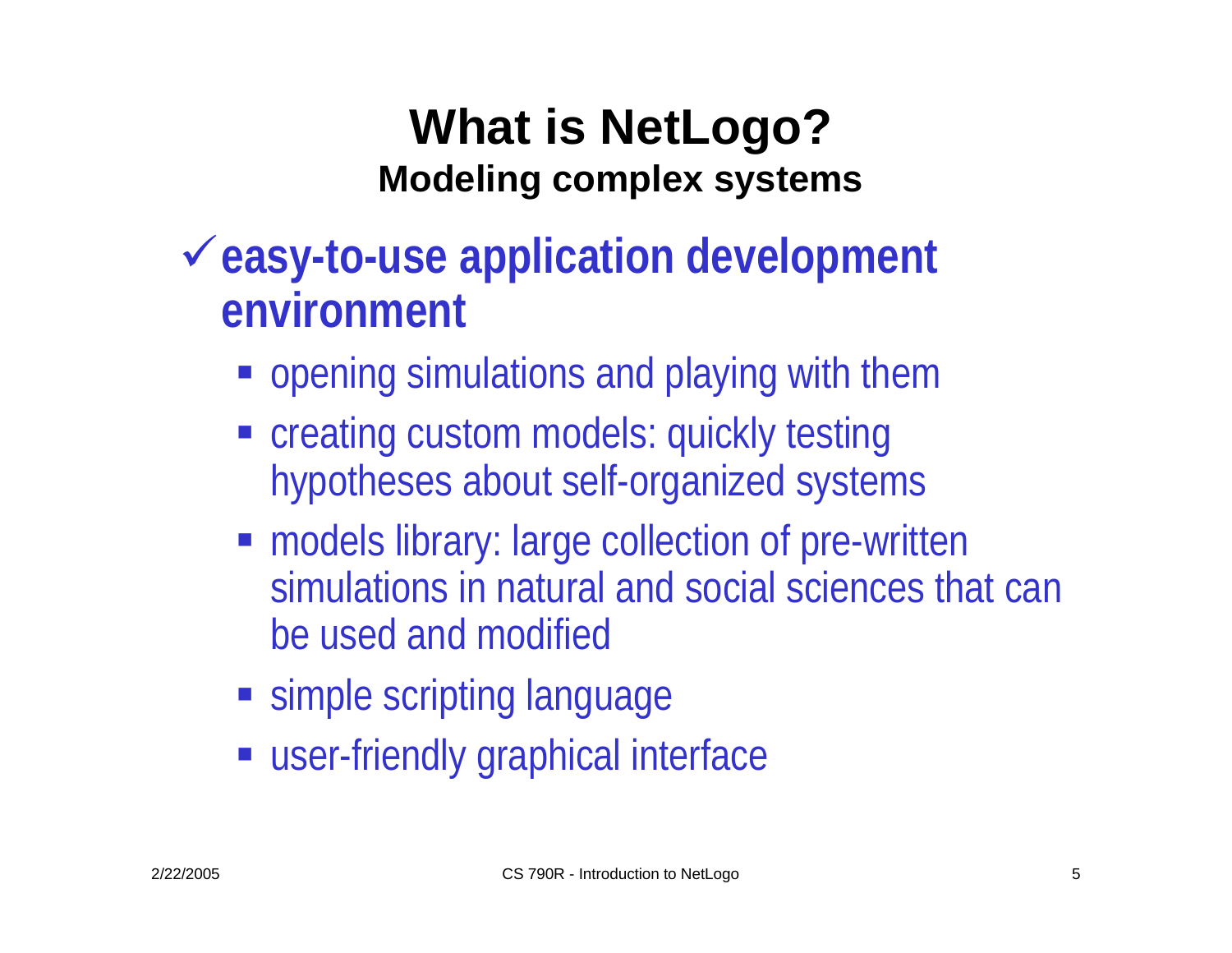### **What is NetLogo? Flash history**







### ¾ **LOGO (Papert & Minsky, 1967)**

- theory of education based on Piaget's constructionism ("hands-on" creation and test of concepts)
- simple language derived from LISP
- turtle graphics and exploration of "microworlds"
- ¾ **StarLogo (Resnick, 1991), MacStarLogo, StarLogoT**
	- agent-based simulation language
	- exploring the behavior of decentralized systems through concurrent programming of 100s of turtles
- ¾ **NetLogo (Wilensky, 1999)**
	- further extending StarLogo (continuous turtle coordinates, cross-platform, networking, etc.)
	- most popular today (growing cooperative library of models)

2/22/2005 CS 790R - Introduction to NetLogo 6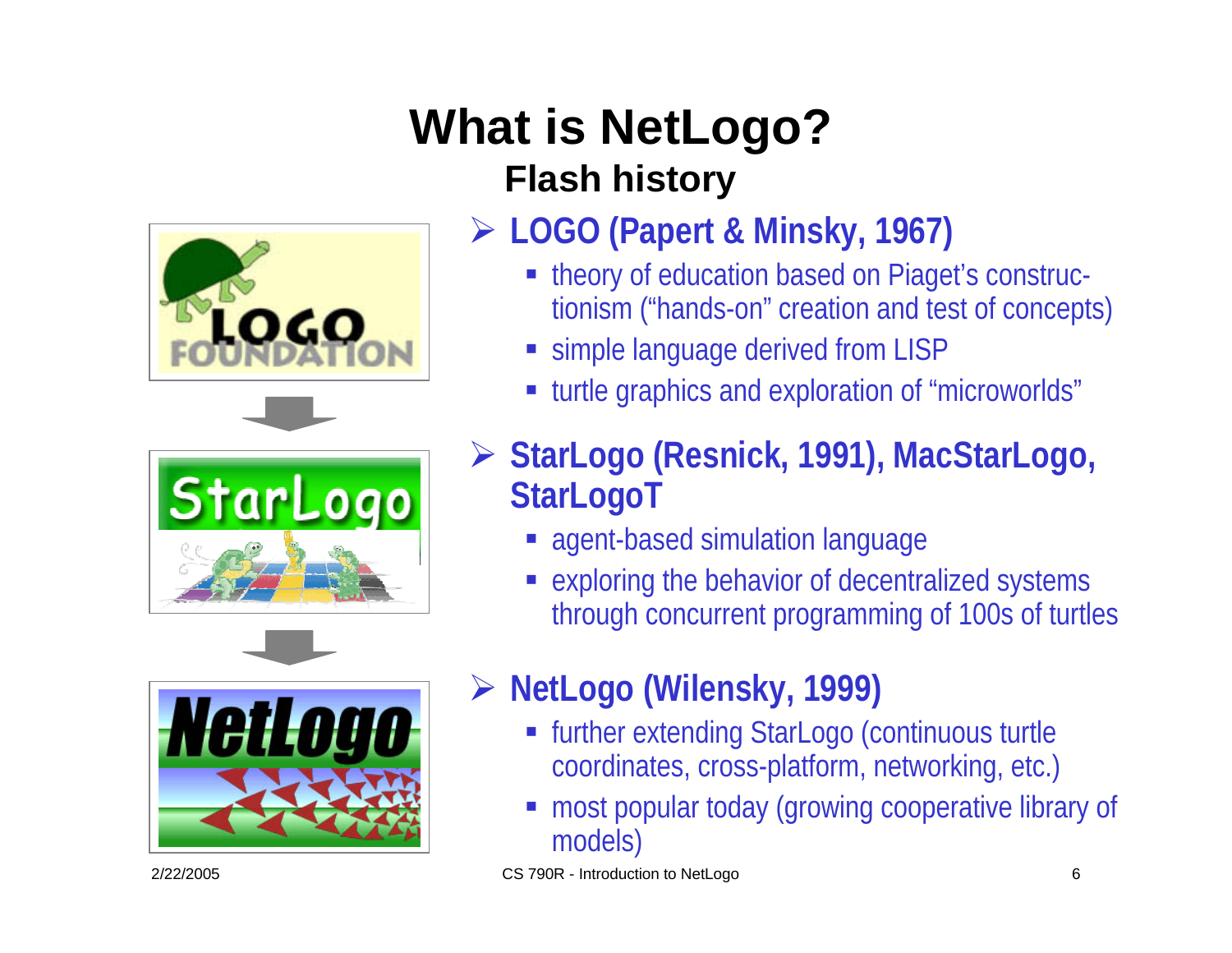### **What is NetLogo? The world of NetLogo**

9 **NetLogo is a 2-D world made of 3 kinds of agents:**

- *patches*  – make up the background or "landscape"
- *turtles* move around on top of the patches
- **the observer** oversees everything going on in the world



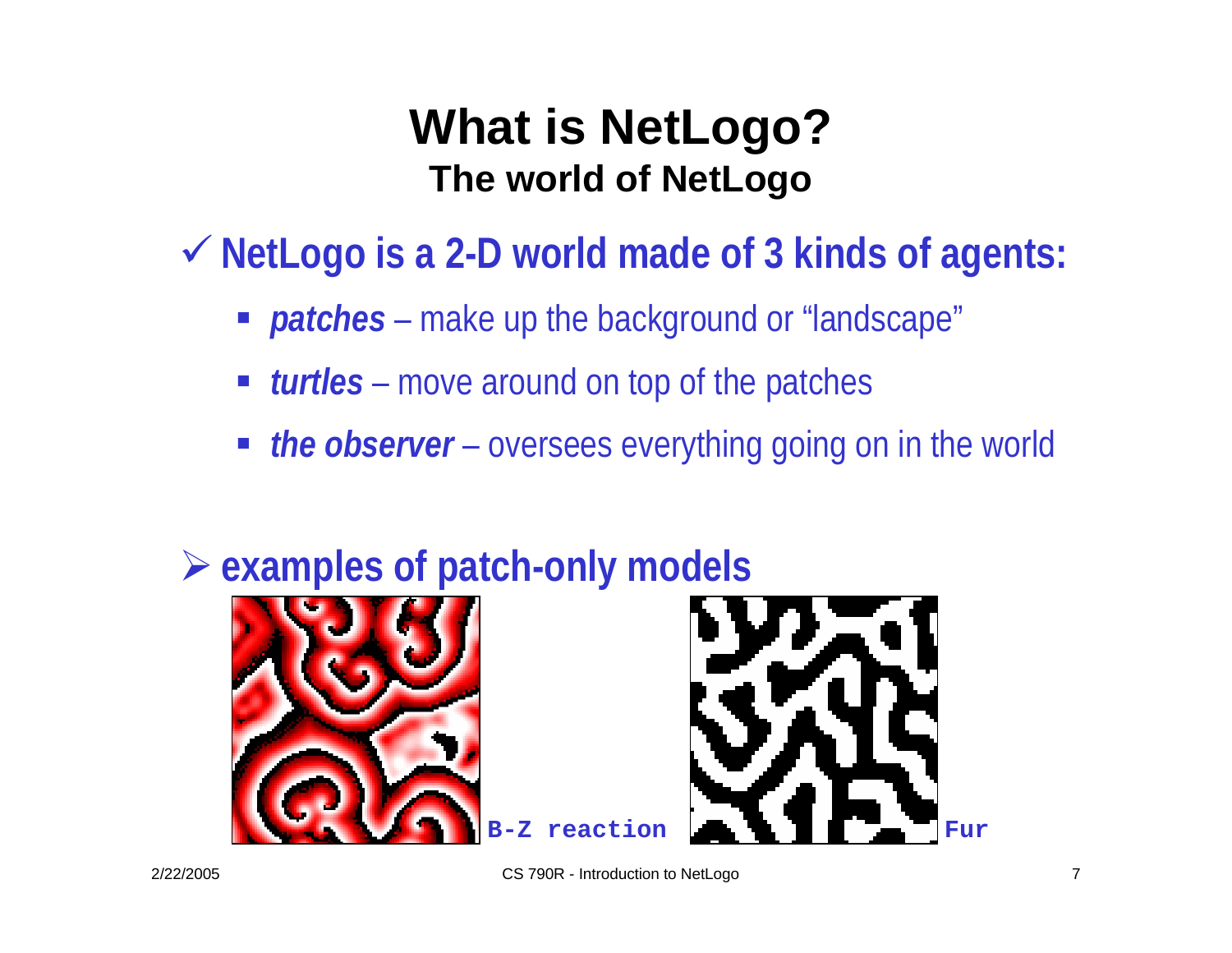### **What is NetLogo? The world of NetLogo**

### ¾ **examples of turtle-only models**





### ¾ **examples of patch-&-turtle models**





**Termites**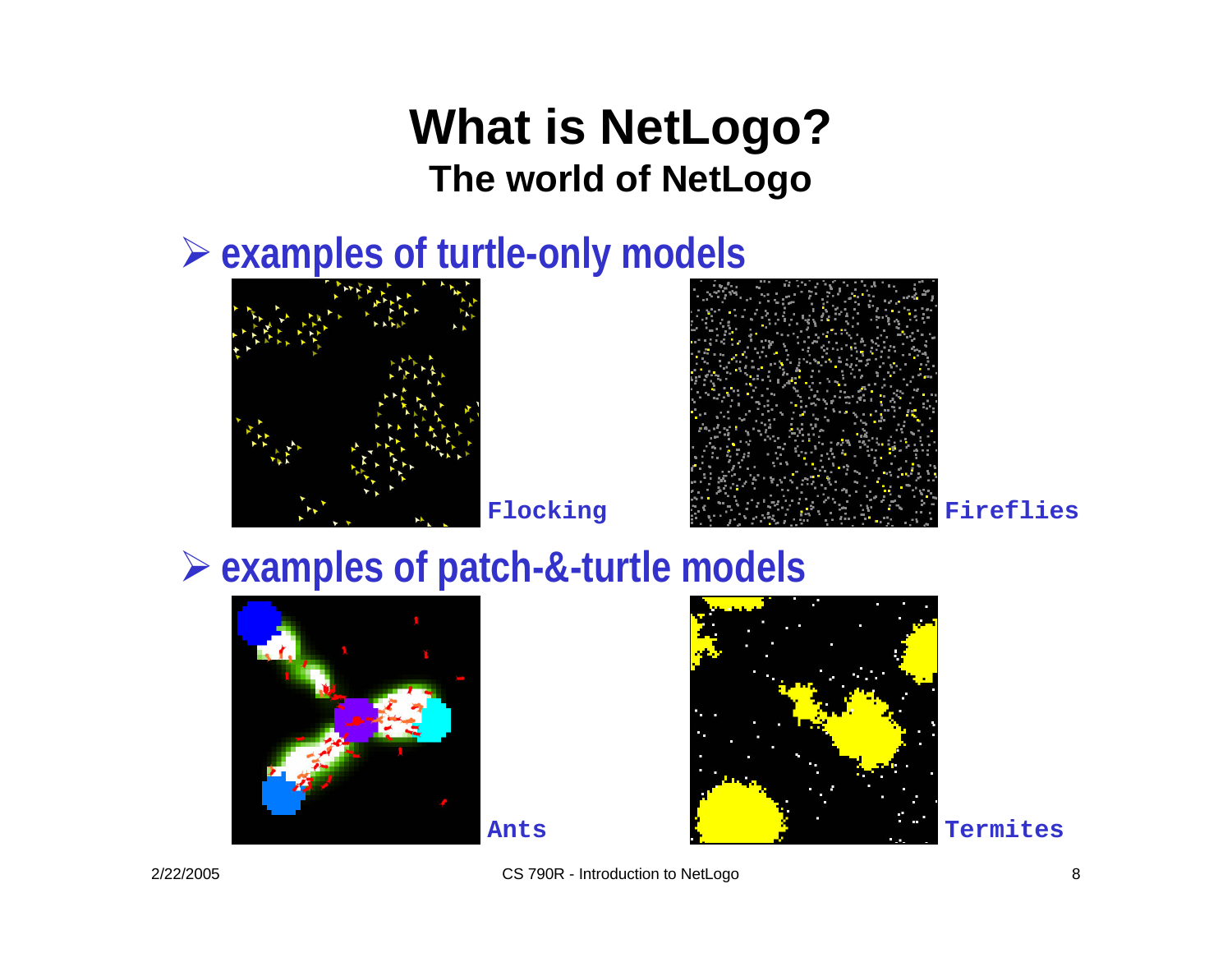## **Introduction to NetLogo**

- **What is NetLogo?**
- **Graphical interface**
	- Controls
	- Settings
	- Vie w s
- **Programming concepts**
- **Tutorial: termites**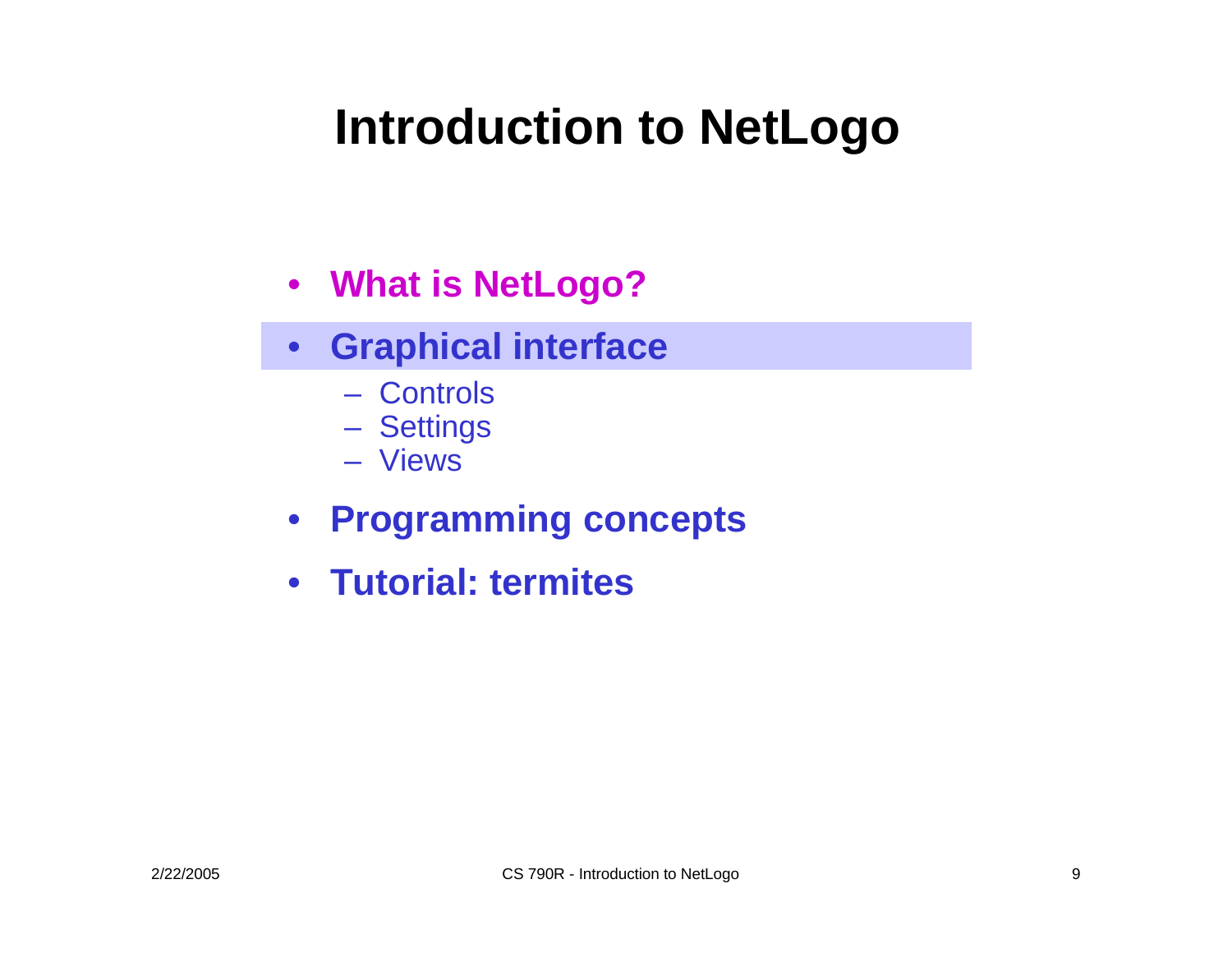### **Graphical interface Controls**

9 **controls** (BLUE) – allow to run and control the flow of execution

- $\mathcal{L}_{\mathcal{A}}$ buttons
- command center
- ¾ **buttons** –– initialize, start, stop, step through the model



"once" buttons execute one action (one piece of code)



- "forever" buttons repeat the same action (the same piece of code) until pressed again
- ¾ **command center** ask observer, patches or turtles to execute specific commands "on the fly"

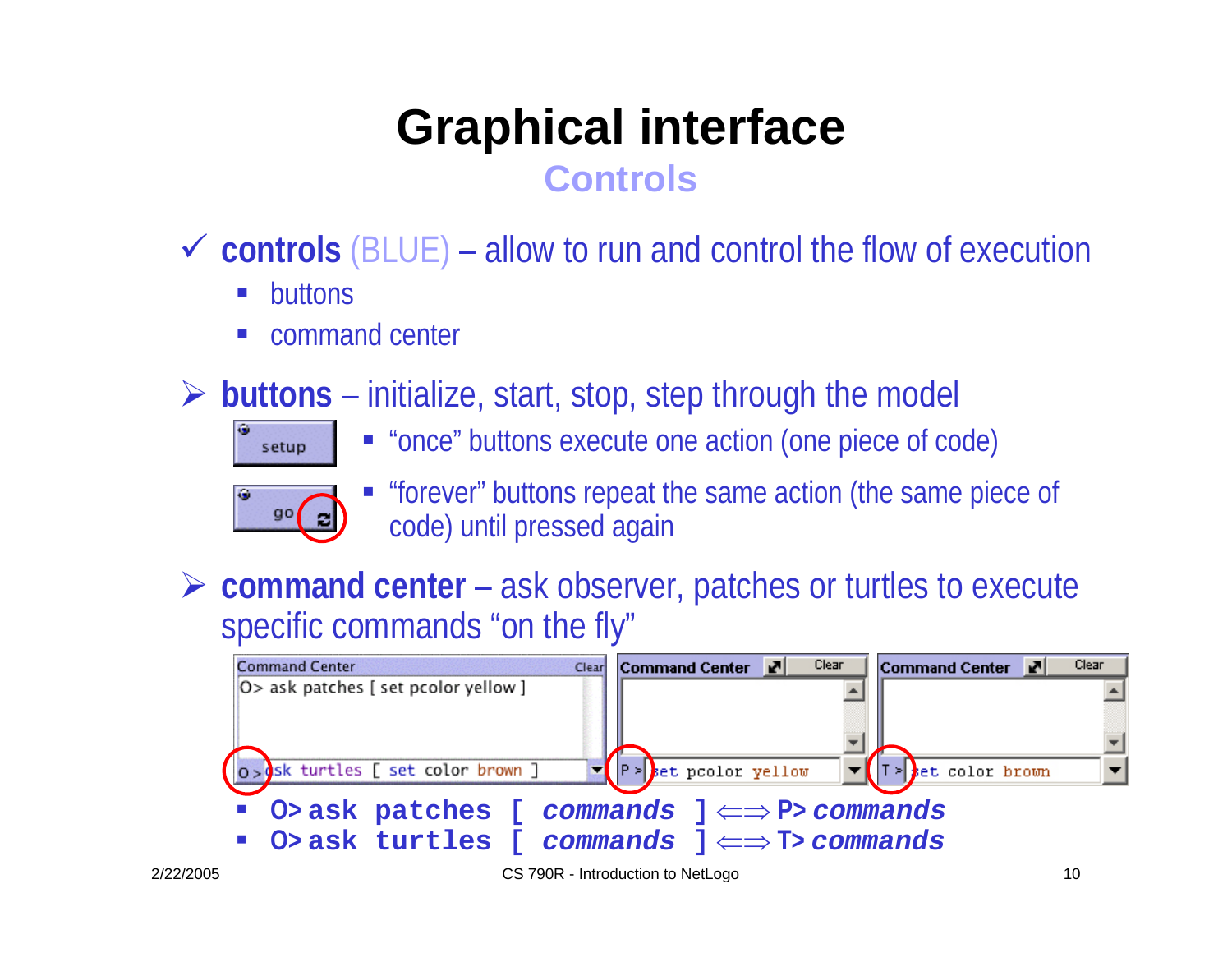### **Graphical interface Settings**

- 9 **settings** (GREEN) – allow to modify parameters
	- **Sliders**
	- switches
	- choosers

initial-number-sheep

On show-energy?

¾ **sliders** –adjust a quantity from *min* to *max* by an *increment*

**initial-number-sheep = 82**

¾ **switches** – set a Boolean variable (true/false)

82

П **show-energy? = false**

**► choosers** – select a value from a list



**file = "Beats/seth2.csv"**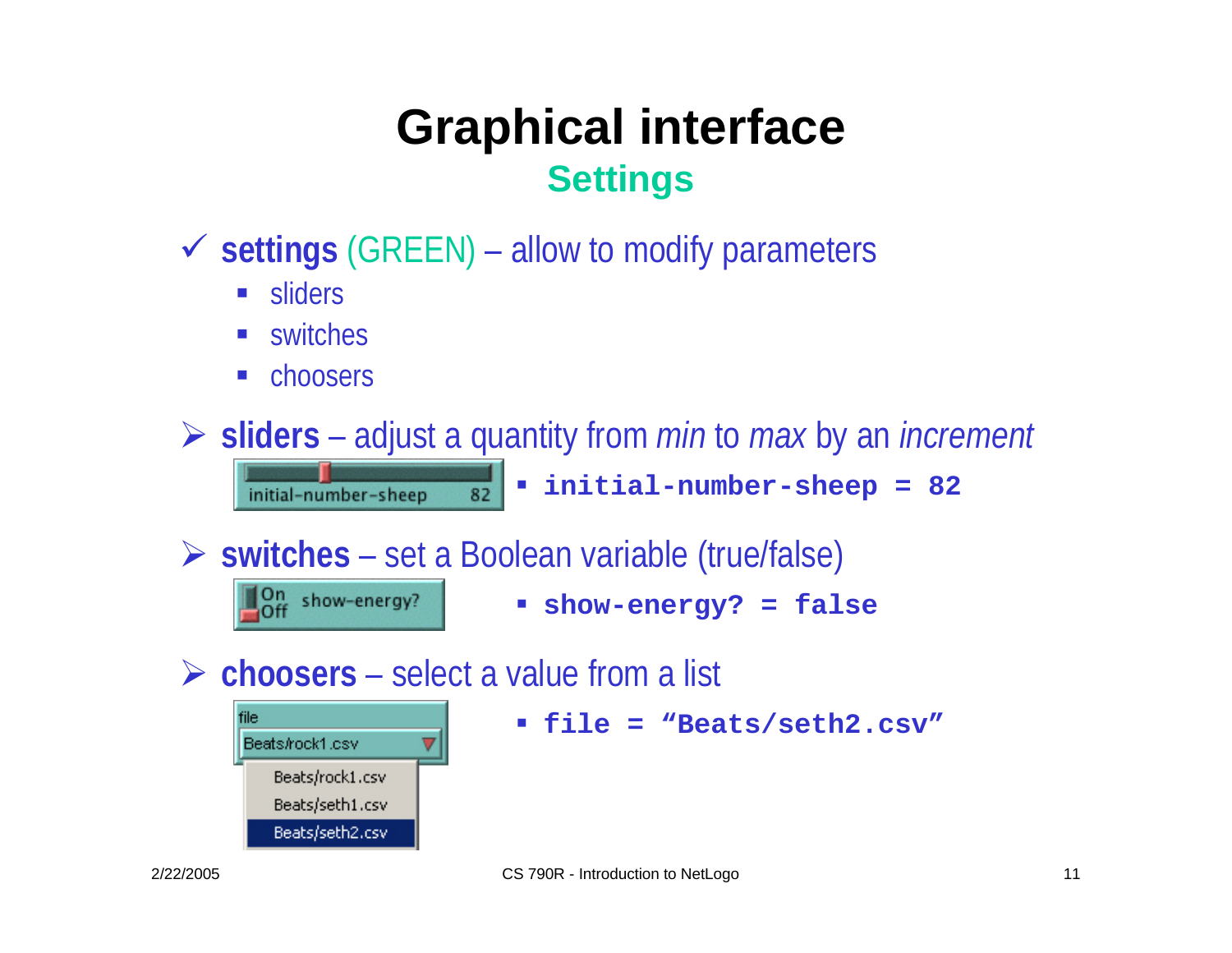# **Graphical interface**

#### **Views**

- 9 **views** (BEIGE) – allow to display information
	- $\mathcal{L}^{\text{max}}$ monitors
	- plots
	- output text areas
	- **Service Service** graphics window

#### ¾ **monitors** – display the current value of variables

| time-ticks | sheep | wolves | grass $/4$ |
|------------|-------|--------|------------|
|            |       |        |            |

#### ¾ **plots** – display the history of a variable's value



#### ¾**output text areas** –– log text info

Last turn your partner defected Choose your action Last turn your partner cooperated Choose your action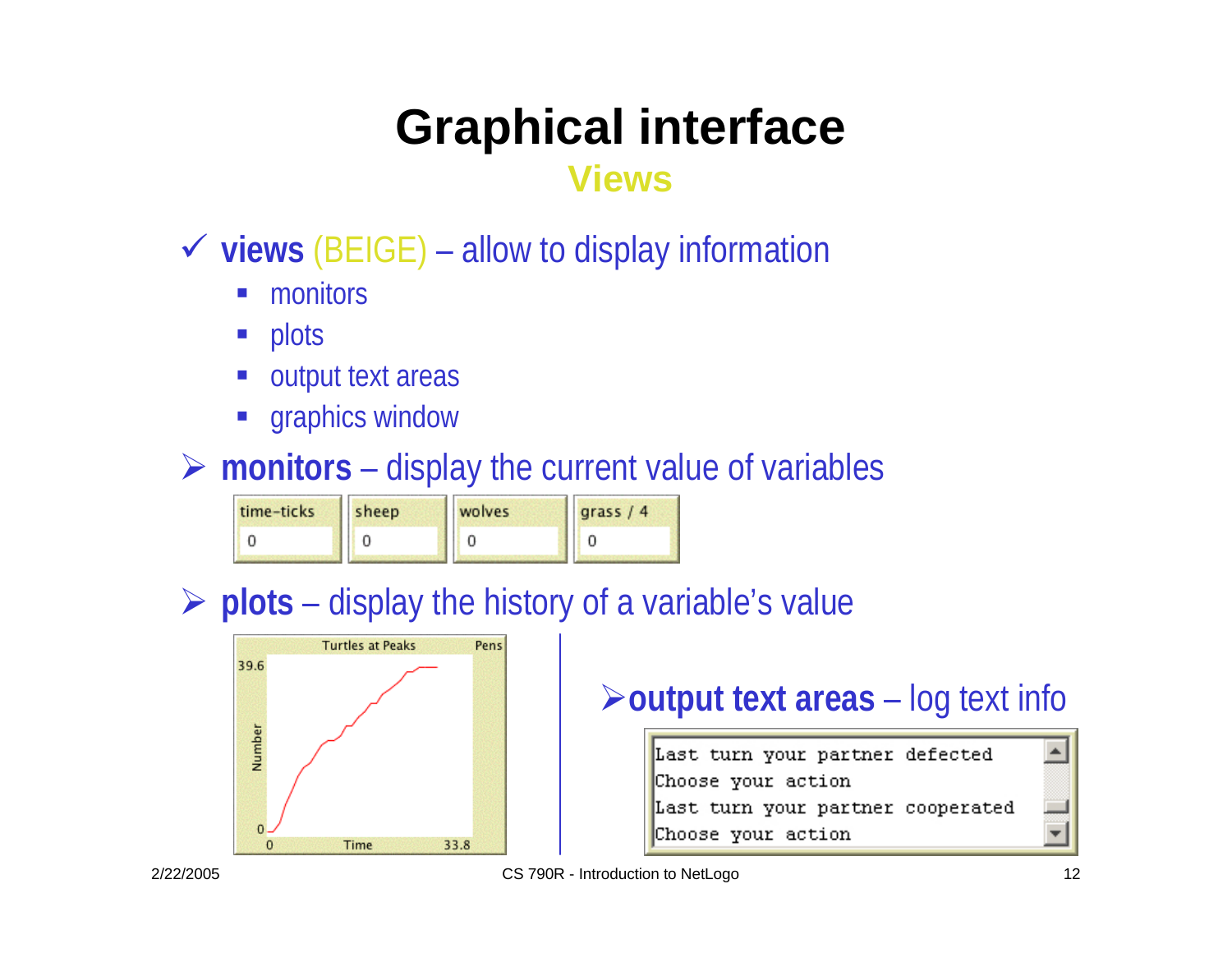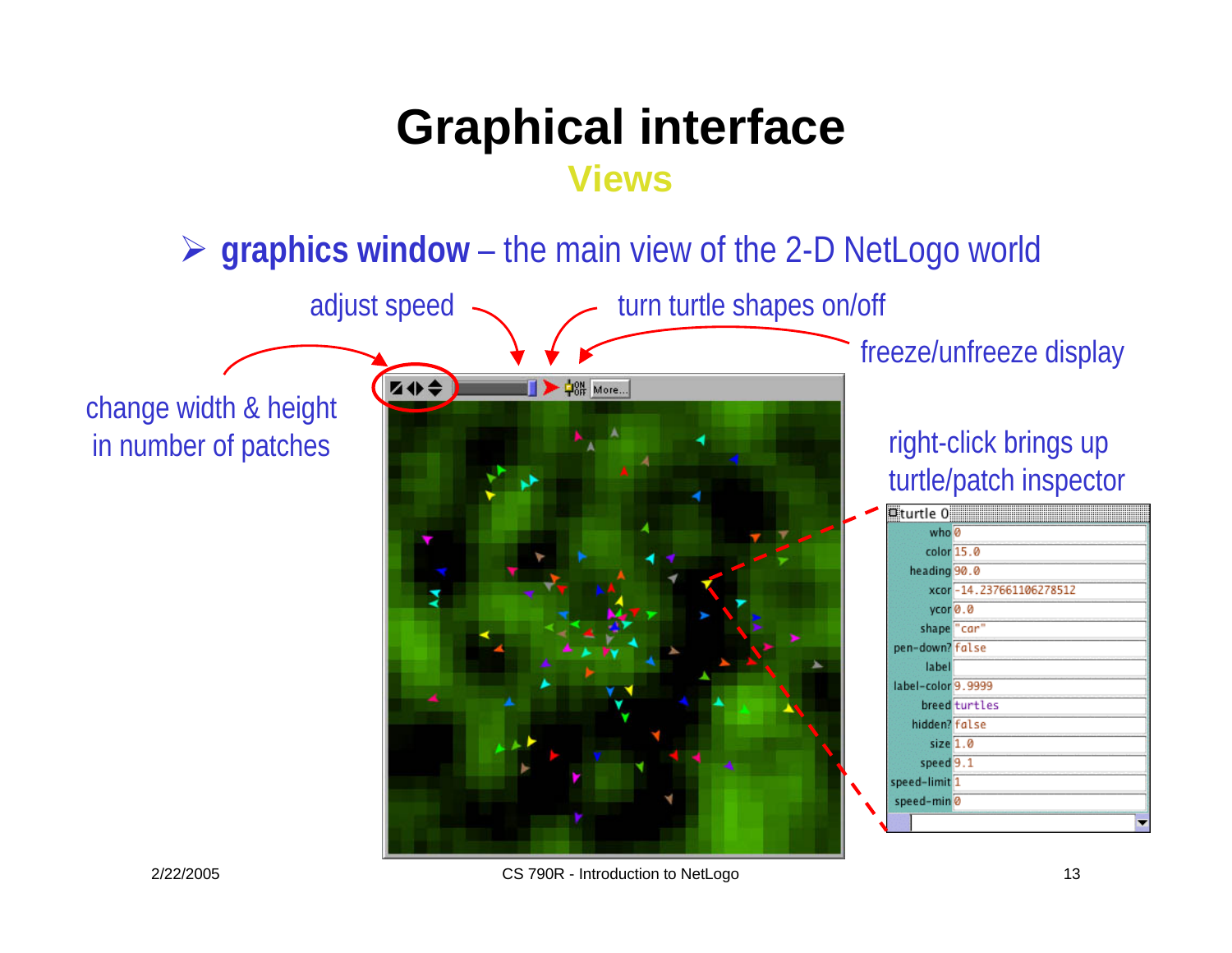## **Introduction to NetLogo**

- **What is NetLogo?**
- $\bullet$ **Graphical interface**
- **Programming concepts**
	- Agents
	- Procedures
	- –Variables
	- Ask
	- Agentsets
	- –Breeds
	- Synchronization
- **Tutorial: termites**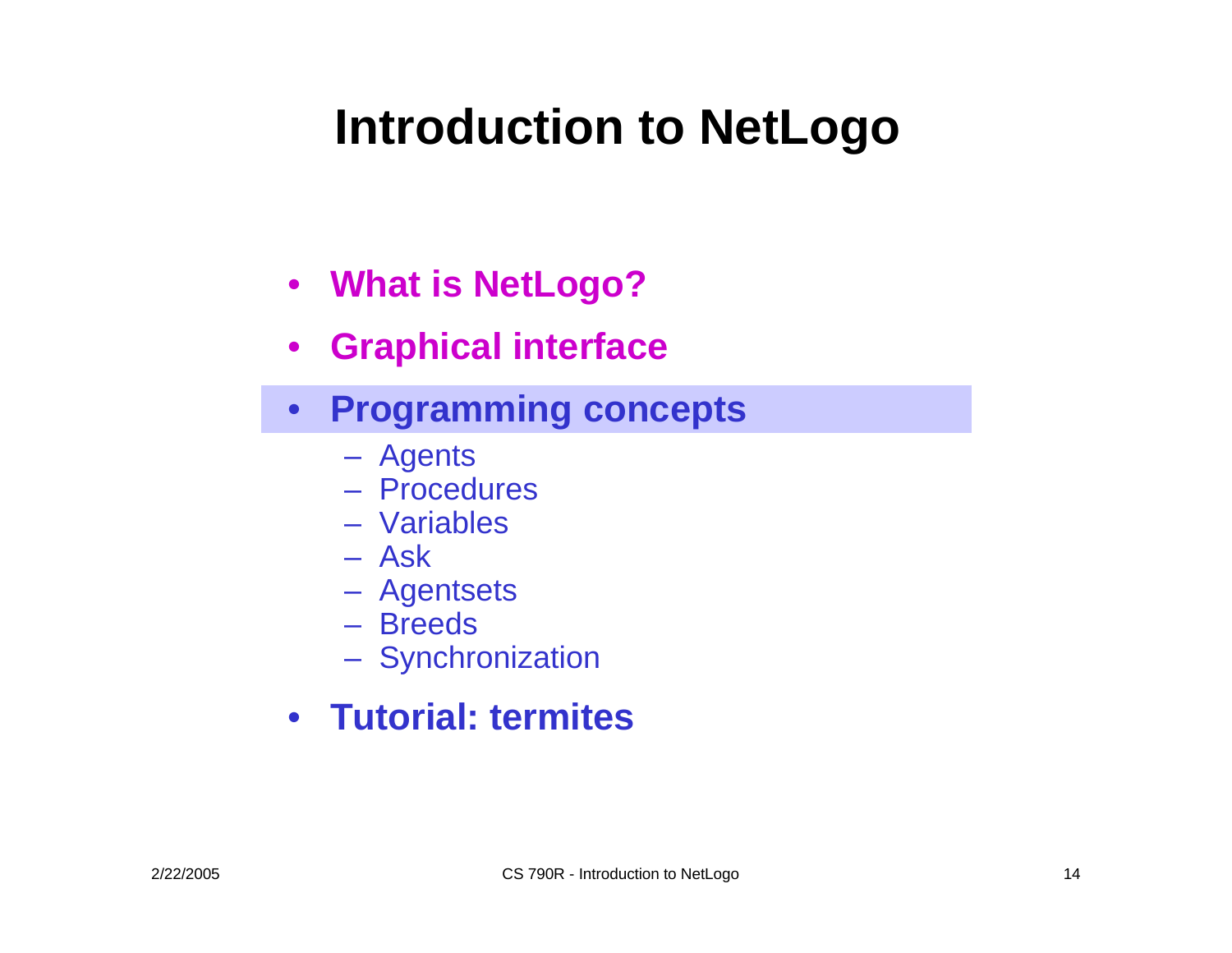### **Programming concepts Agents**

- 9 **agents**  – carry out their own activity, all simultaneously
	- patches
	- turtles
	- observer
- ¾ **patches**
	- don't move, form a 2-D wrap-around grid
	- have *integer* coordinates (**pxcor**, **pycor** )

#### ¾ **turtles**

- move on top of the patches, not necessarily in their center
- have *decimal* coordinates (**xcor**, **ycor**) and orientation (**heading**)

#### ¾ **observer**

- can create new turtles
- can have read/write access to all the agents and variables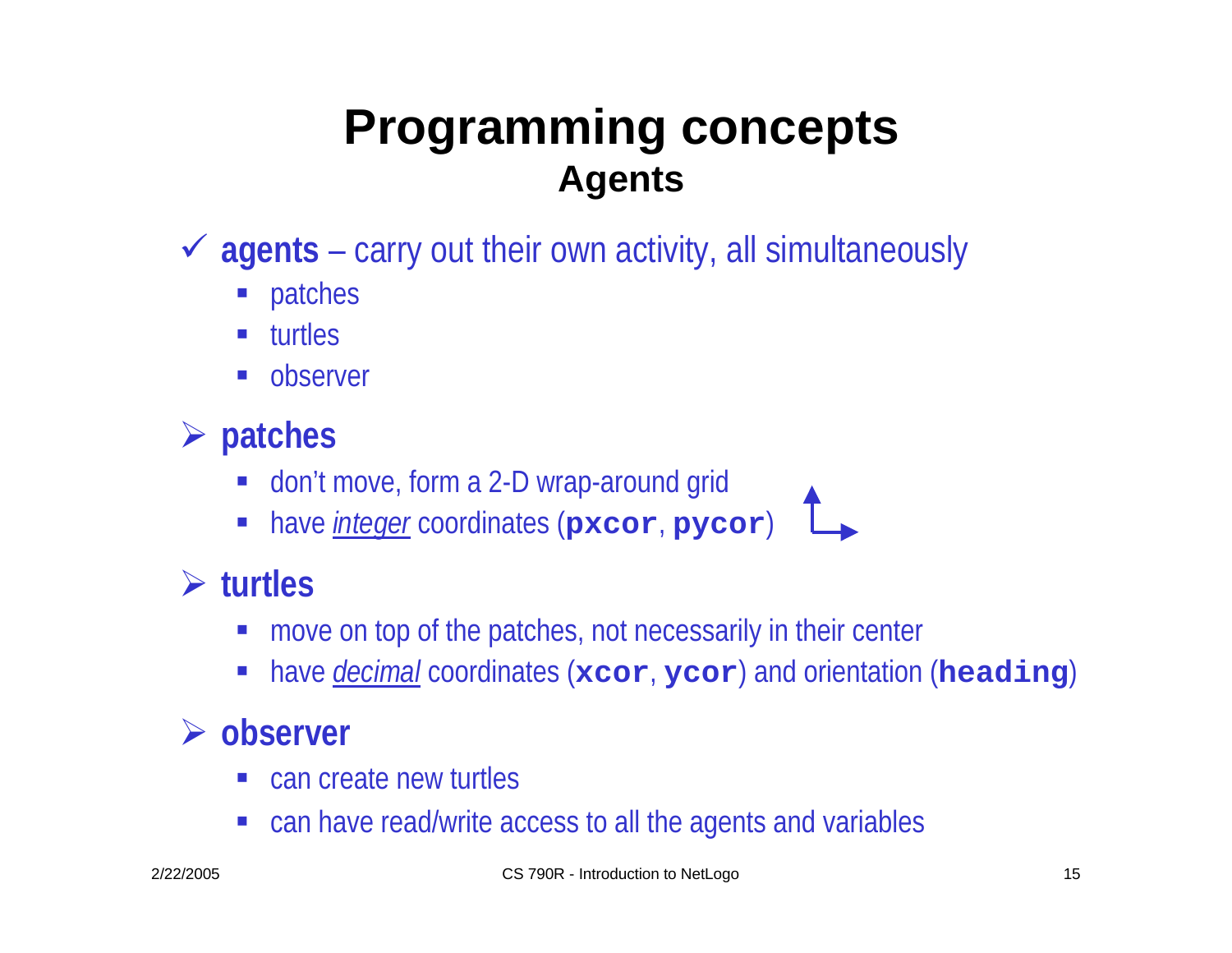### **Programming concepts Procedures**

#### ¾ **commands**

- actions for the agents to carry out ("void" functions)
- $\mathcal{L}^{\text{max}}$ example:



example with 2 input arguments:

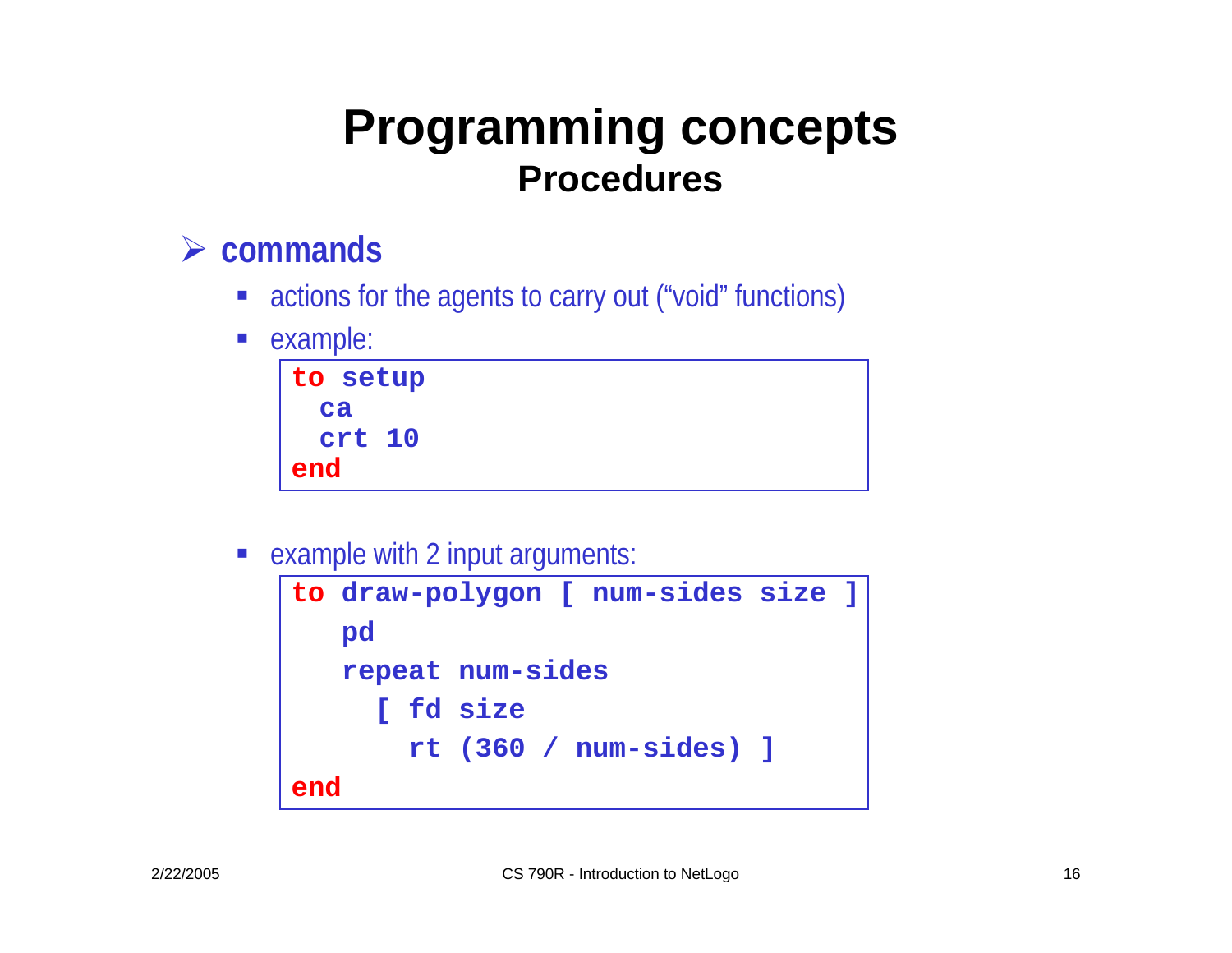### **Programming concepts Procedures**

#### ¾ **reporters**

- **•** report a result value (functions with return type)
- **Service Service** example with 1 input argument:



#### ¾ **primitives**

- *built-in* commands or reporters (language keywords)
- $\mathcal{L}^{\mathcal{L}}$ ■ some have an abbreviated form: **create-turtles**  $\Leftrightarrow$  **crt**, **clear-all**⇔ **ca**, etc.

#### 9 **procedures**

■ *custom* commands or reporters (user-made)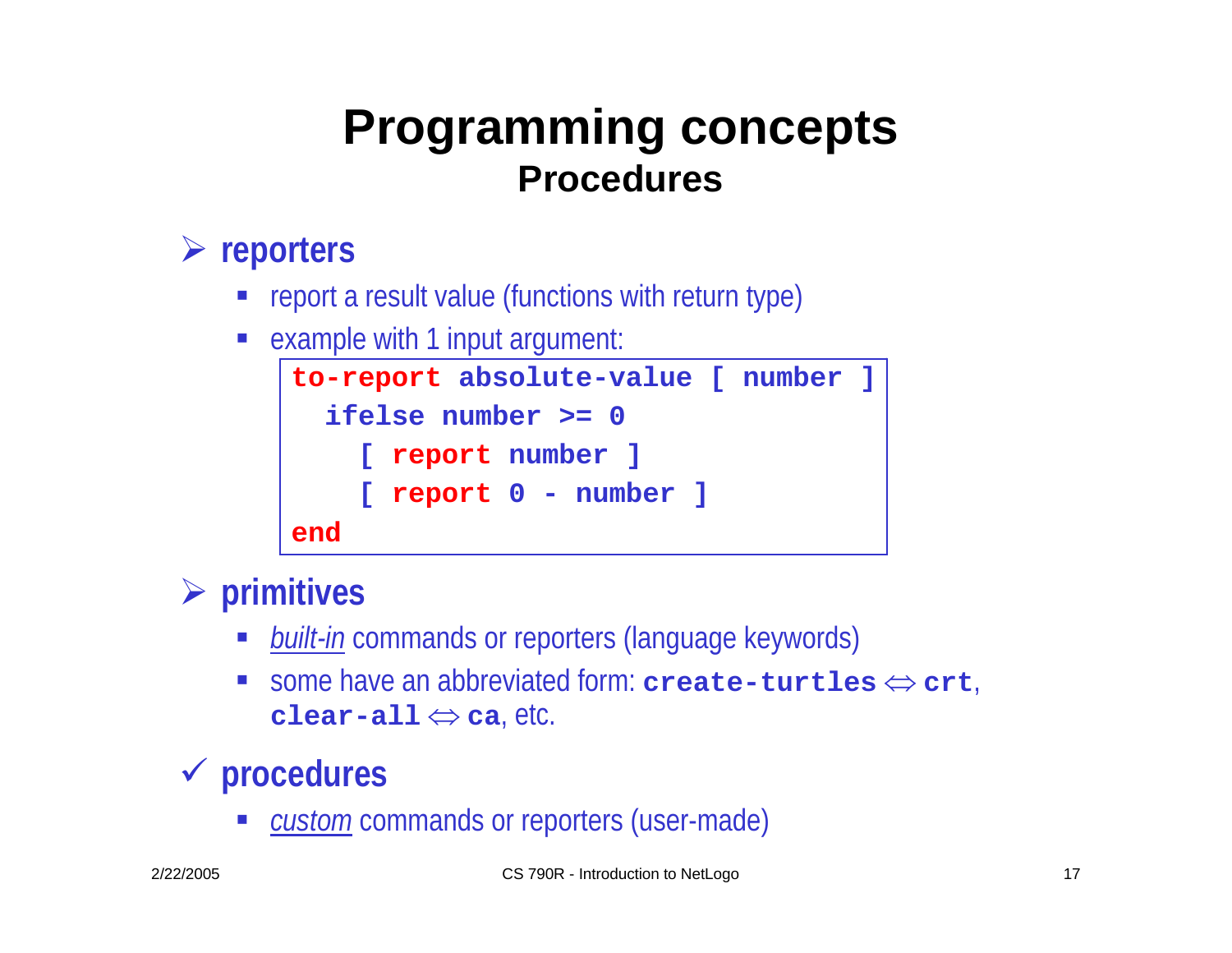### **Programming concepts Variables**

- $\checkmark$  **variables** − places to store values (such as numbers or text)
	- **global variables**
	- **Service Service** turtle & patch variables
	- local variables

#### ¾ **global variables**

- only one value for the variable
- every agent can access it

#### ¾ **turtle & patch variables**

each turtle/patch has its own value for every turtle/patch variable

#### ¾ **local variables**

- defined and accessible only inside a procedure
- scope = narrowest square brackets or procedure itself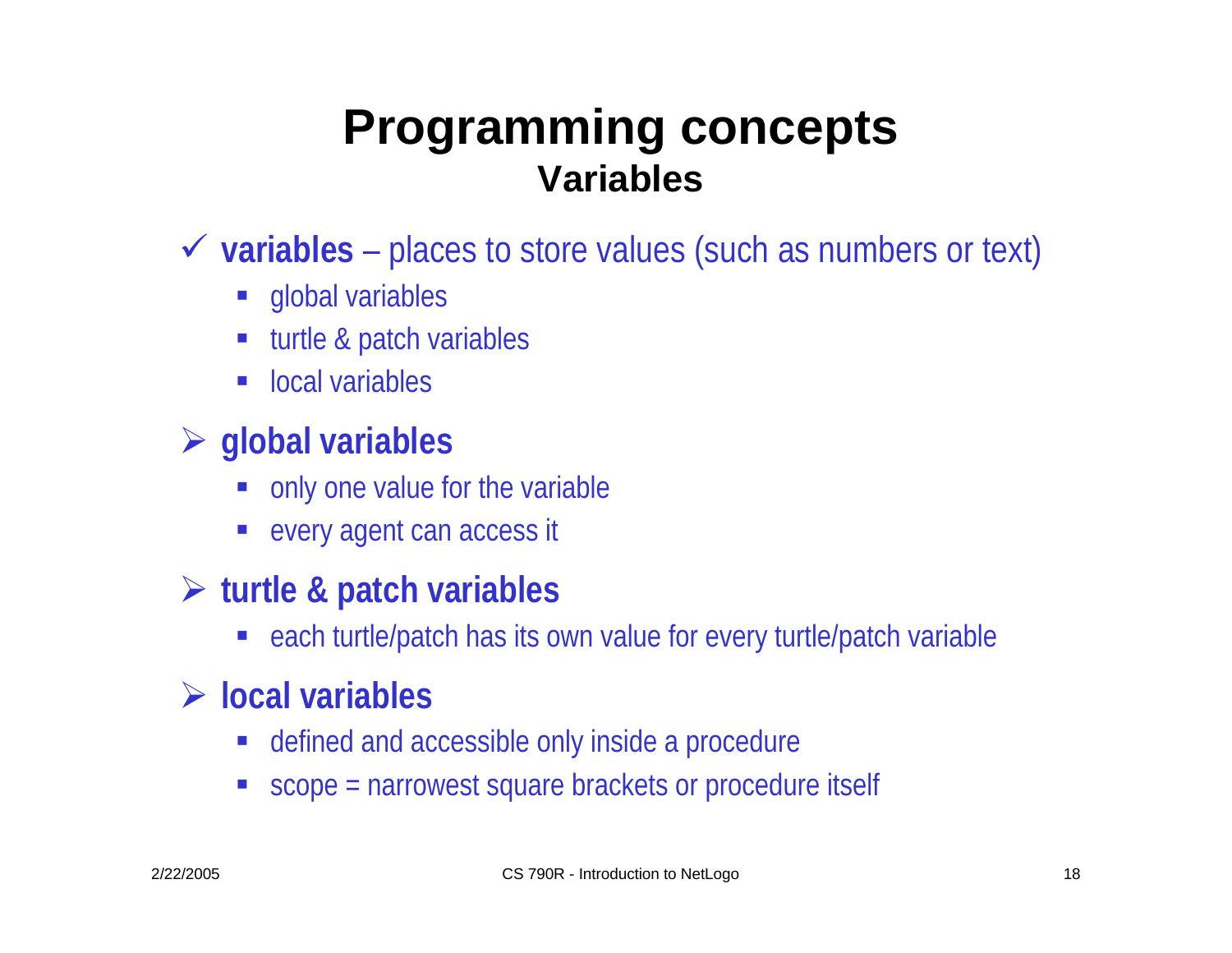### **Programming concepts Variables**

#### ¾ **built-in variables**

- ex. of built-in turtle variables: **color**, **xcor**, **ycor**, **heading**, etc.
- ex. of built-in patch variables: **pcolor**, **pxcor**, **pycor**, etc.

#### ¾ **custom variables**

defining global variables:

**global [ clock ]**

defining turtle/patch variables:

```
turtles-own [ energy speed ]
patches-own [ friction ]
```
defining a local variable:

```
to swap-colors [ turtle1 turtle2 ]
  let temp color-of turtle1
  ...
```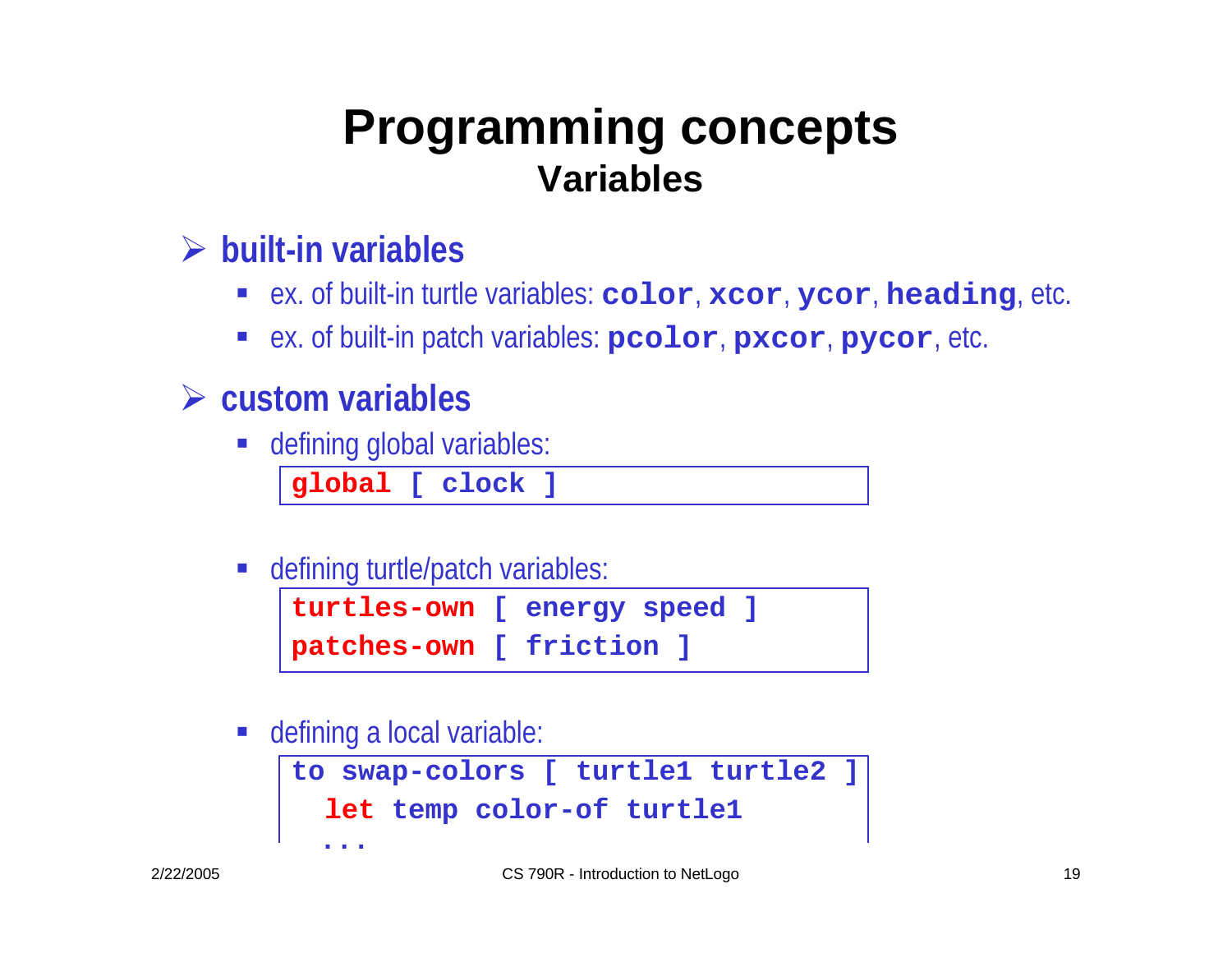### **Programming concepts Variables**

#### ¾ **setting variables**

■ setting the color of all turtles:

**ask turtles [ set color red ]**

■ setting the color of all patches:

**ask patches [ set pcolor red ]**

setting the color of the patches under the turtles:

**ask turtles [ set pcolor red ]**

■ setting the color of one turtle:

**ask turtle 5 [ set color green ]**

or:

**set color-of turtle 5 red**

**Setting the color of one patch:** 

**ask patch 2 3 [ set pcolor green ]**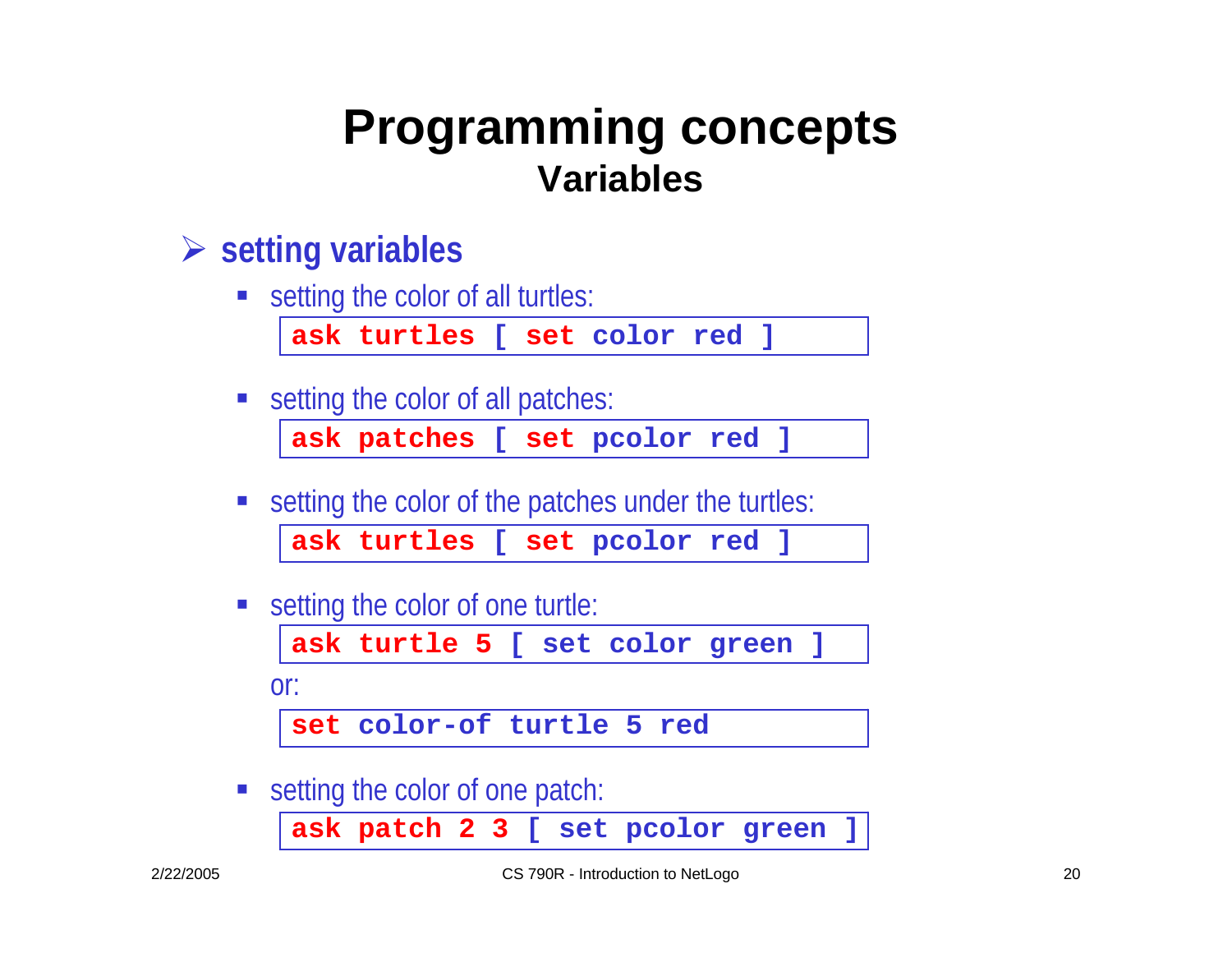### **Programming concepts Ask**

9 **"ask"** – specify commands to be run by turtles or patches

**Example 13 asking all turtles:** 

**ask turtles [ fd 50 ... ]**

**Example 2** asking all patches:

**ask patches [ diffuse ... ]**

asking one turtle:

**ask turtle 5 [ ... ]**

 $\checkmark$  can be factored out in button specs

**to go [ ask turtles[ ... ]**



¾ observer code *cannot* be inside any "ask" block

ex: creating 100 turtles:

**crt 100**

**]**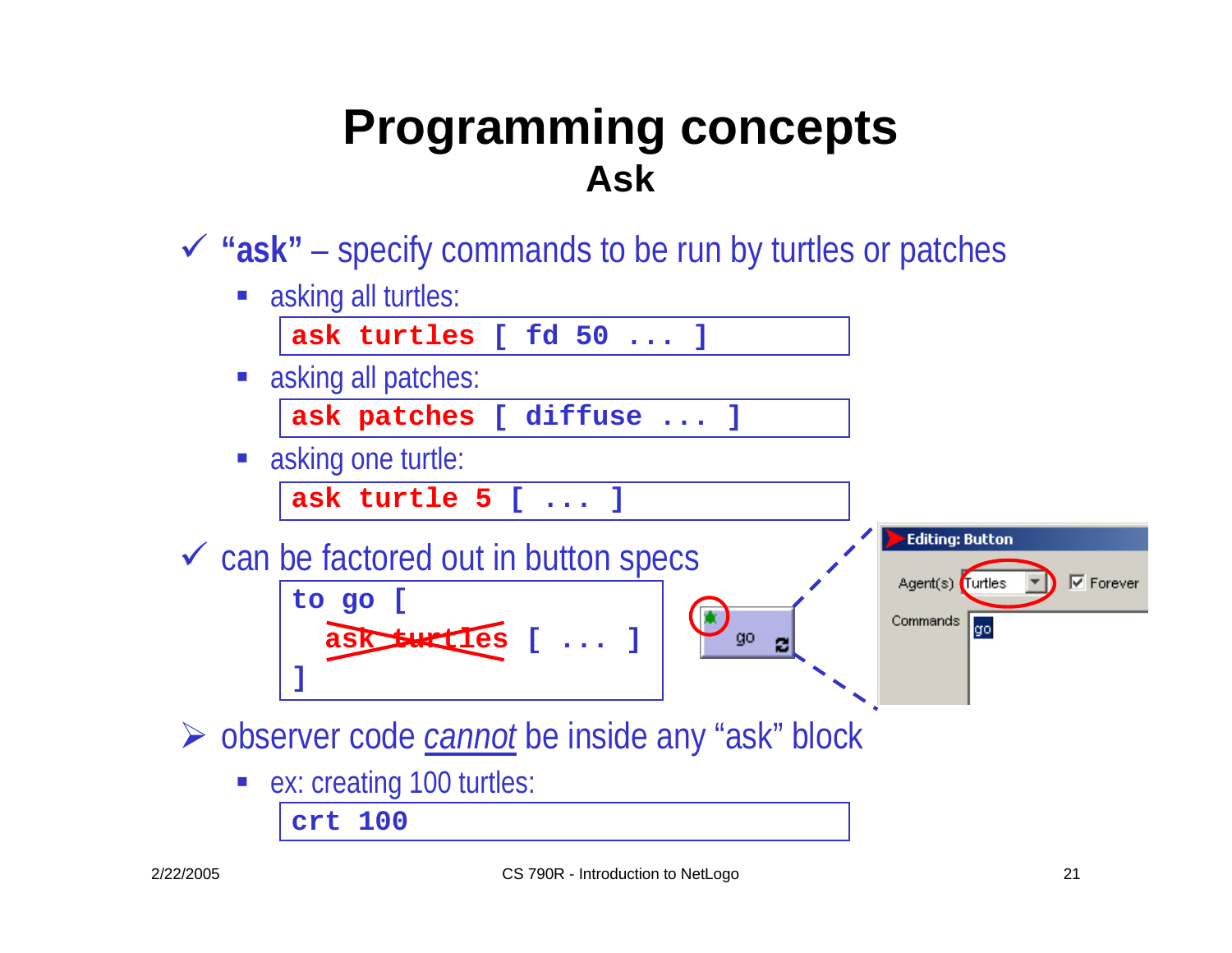### **Programming concepts Agentsets**

- 9 **agentset**  – definition of a subset of agents (*not* a keyword)
	- all red turtles:

```
turtles with [ color = red ]
```
- all red turtles on the patch of the current caller (turtle or patch): **turtles-here with [ color = red ]**
- all patches on right side of screen:

**patches with [ pxcor > 0 ]**

- $\mathcal{L}_{\mathcal{A}}$  all turtles less than 3 patches away from caller (turtle or patch): **turtles in-radius3**
- the four patches to the east, north, west, and south of the caller: **patches at-points [[1 0] [0 1] [-1 0] [0 -1]]**
- **Shorthand for those four patches:**

**neighbors4**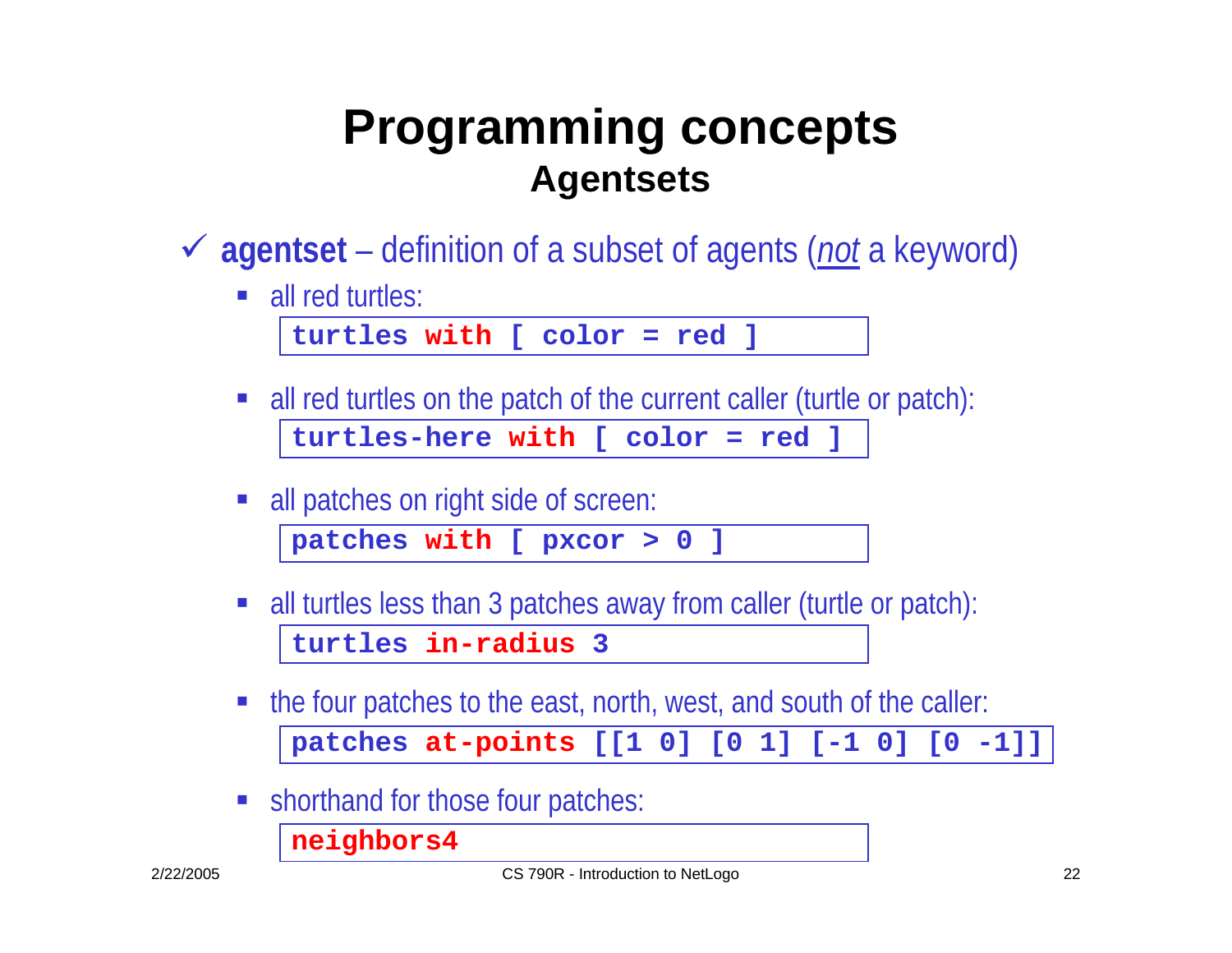### **Programming concepts Agentsets**

#### $\triangleright$  using agentsets

**ask such agents to execute a command** 

**ask** *<agentset>* **[ ... ]**

■ check if there are such agents:

show any? <agentset>

**Count such agents:** 

**show count** *<agentset>*

example: remove the richest turtle (with the maximum "assets" value):

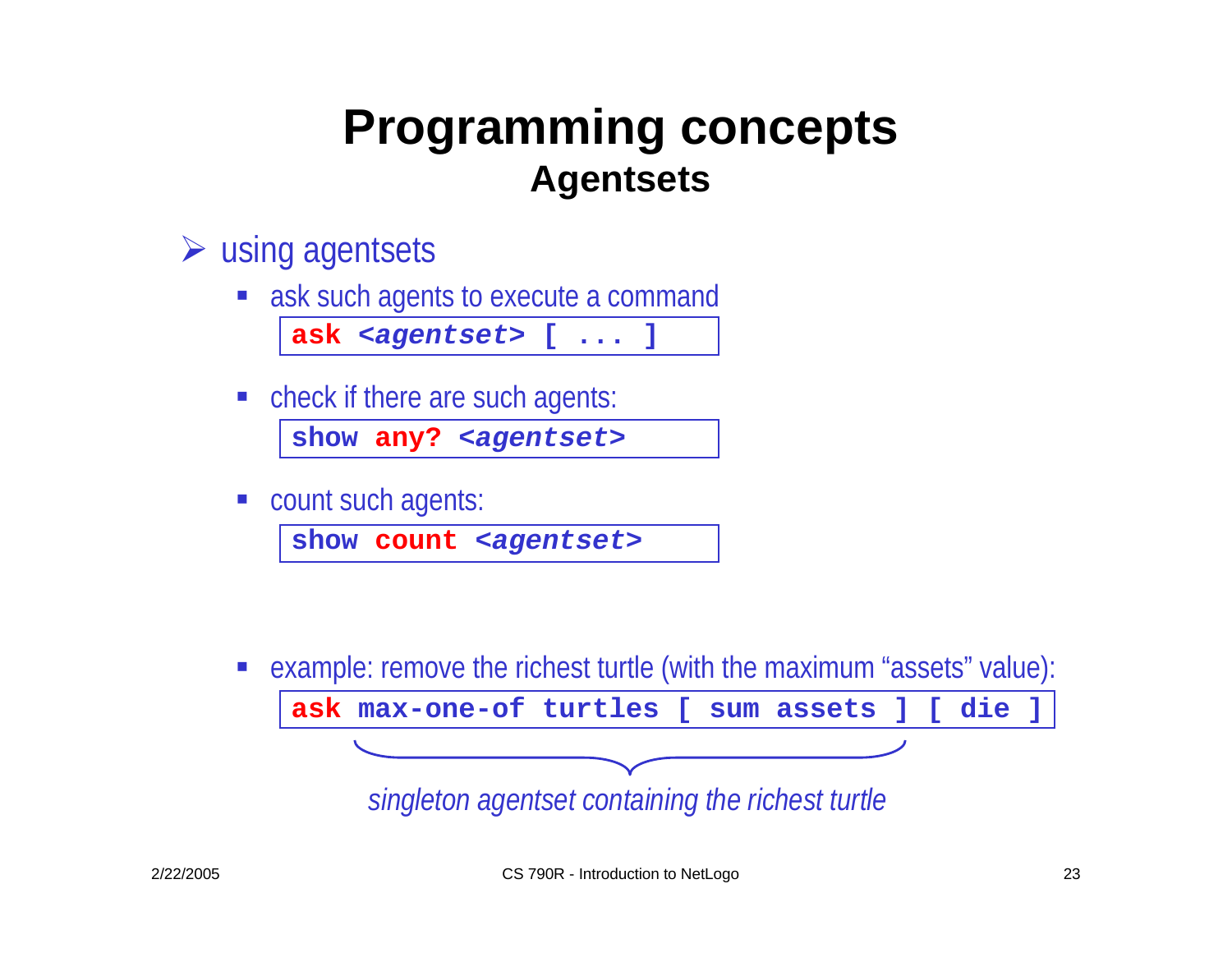### **Programming concepts Breeds**

- 9 **breed**  <sup>a</sup>"natural" kind of agentset (other species than turtles)
	- **E** example:

**breed [ wolves sheep ]**

a new breed comes with automatically derived primitives:

```
create-<breed>create-custom-<breed>
<breed>-here<breed>-at
...
```
 $\blacksquare$  the breed is a turtle variable:

```
ask turtle 5 [ if breed = sheep ... ]
```
 $\mathcal{L}_{\mathcal{A}}$ a turtle agent can change breed:

```
ask turtle 5 [ set breed sheep ]
```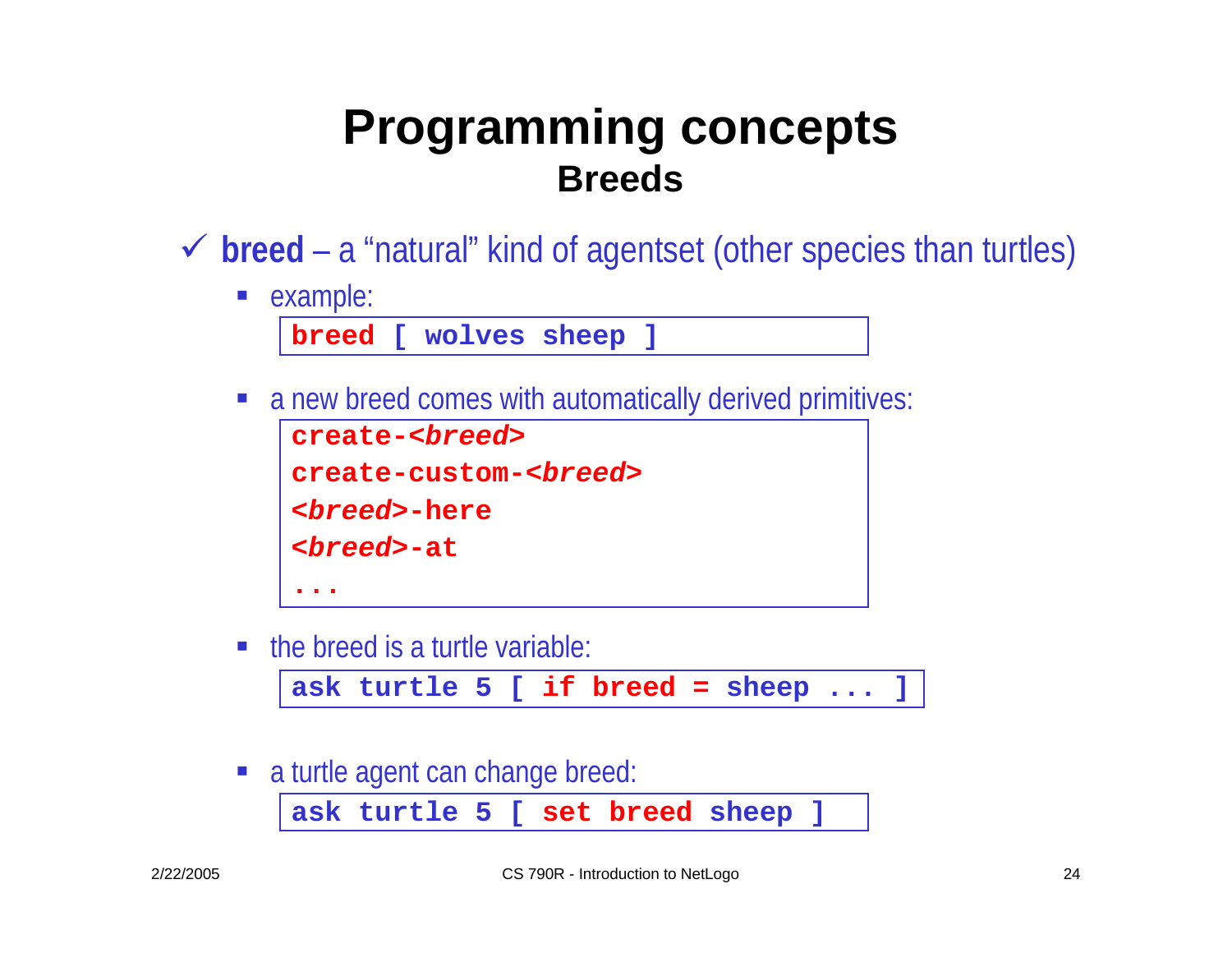### **Programming concepts Synchronization**

- $\checkmark$  agents run in parallel (each agent is an independent thread)
	- asynchronous commands:



- $\checkmark$  agent threads wait and "join" at the end of a block
	- **Synchronous commands:**

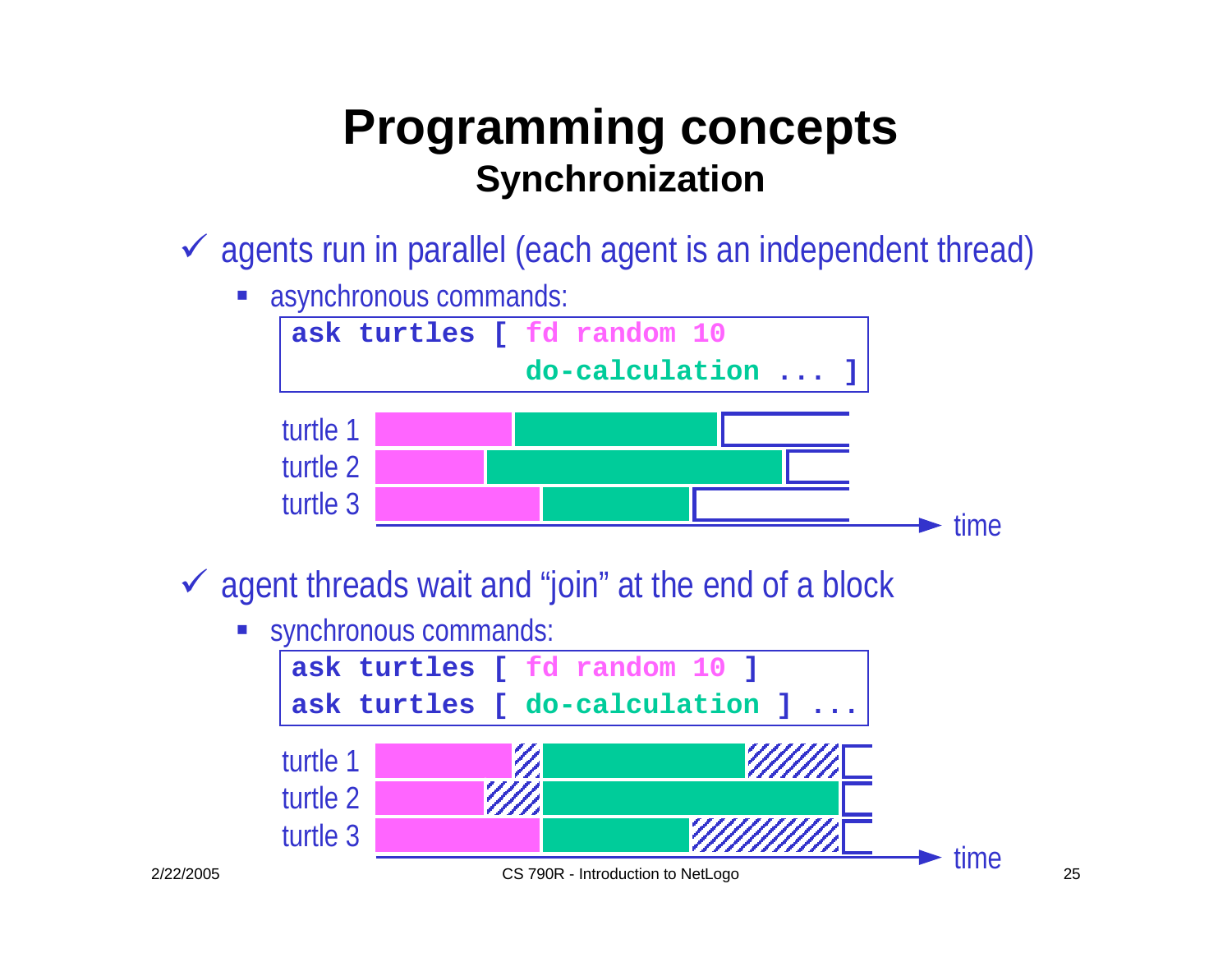## **Introduction to NetLogo**

- **What is NetLogo?**
- $\bullet$ **Graphical interface**
- $\bullet$ **Programming concepts**
- $\bullet$  **Tutorial: termites**
	- Interface
	- Setup
	- Go
		- **Explore**
		- Pick up chip
		- Find new pile
		- Drop off chip
	- Full code
	- Adding a plot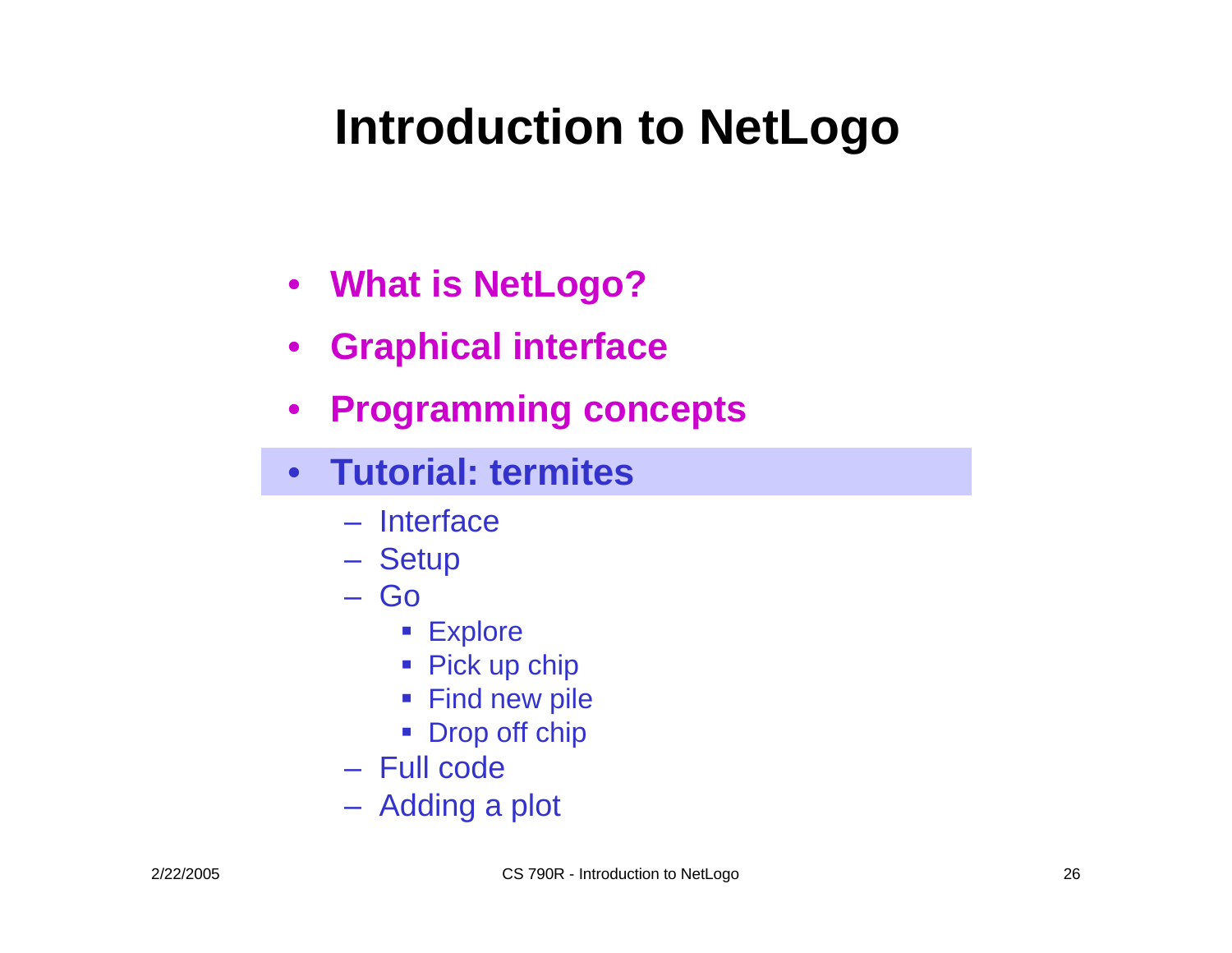### **Tutorial: termitesInterface**

#### $\checkmark$  build interface

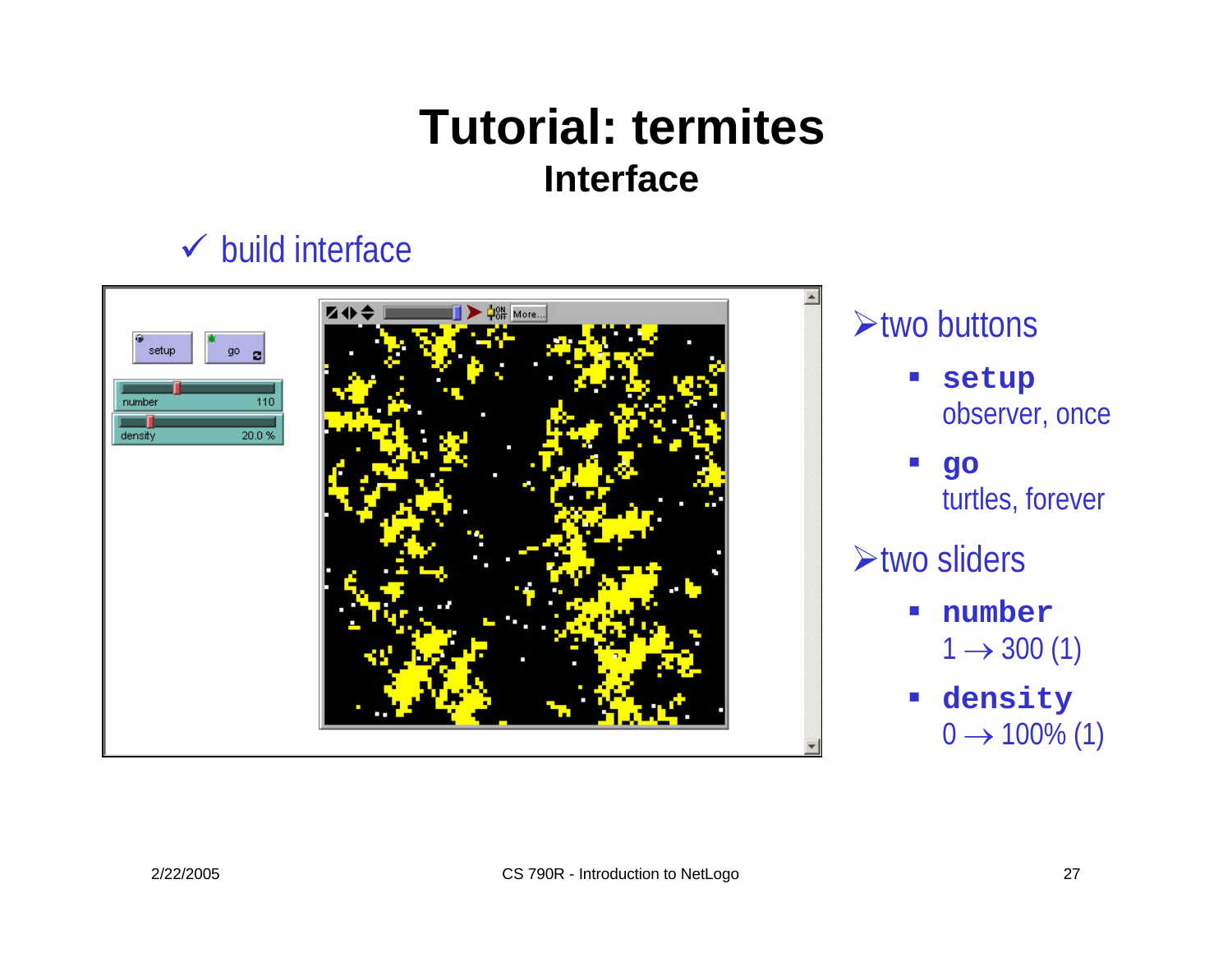### **Tutorial: termitesSetup**

 $\checkmark$  randomly strew yellow wood chips (patches) with given density

**to setup-chips ask patches [ if random-float 100 < density [ set pcolor yellow ] ]**

**end**

 $\checkmark$  randomly position given number of white termites (turtles)

```
to setup-termites
  create-turtles numberask turtles [ set color white
                setxy random-float screen-size-x
                      random-float screen-size-y ]
end
```
 $\checkmark$  setup all **to setup ca setup-chips setup-termites end**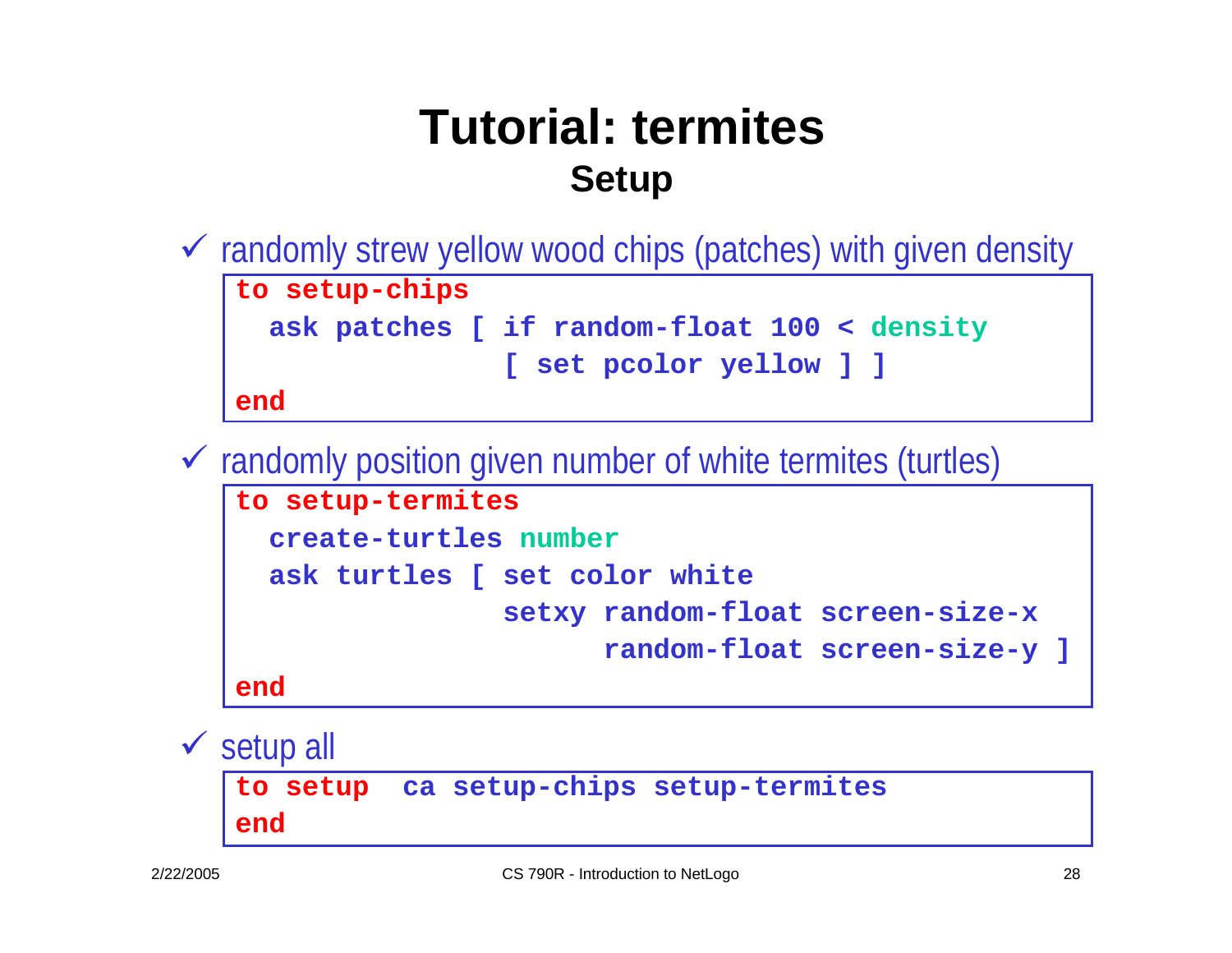### **Tutorial: termitesGo**

- $\checkmark$  termites (turtles) follow 3 rules:
	- 1. look around for a wood chip and pick it up
	- 2. look around for a pile of wood chips
	- 3. look around for an empty spot in the pile and drop off the chip

```
to go ; turtle code
 pick-up-chip
 find-new-pile
 drop-off-chip
end
```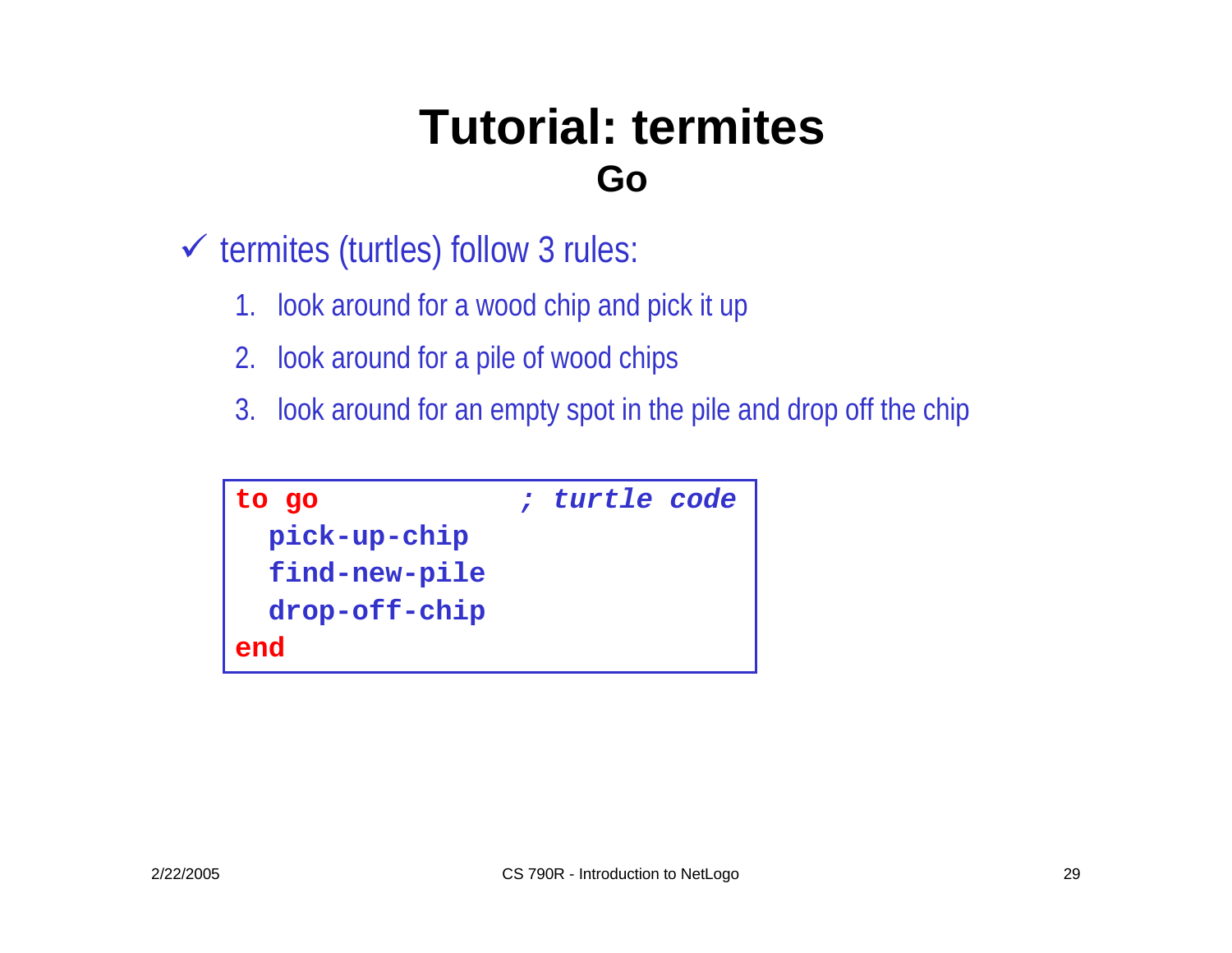### **Tutorial: termitesGo –** *Explore*

 $\checkmark$  termites (turtles) explore the environment through random walk

```
to explore \vert to explore
 fd 1 fd 1 rt random-float 50 rt random-float 50
 1t random-float 50
end end
```
**random-float 50**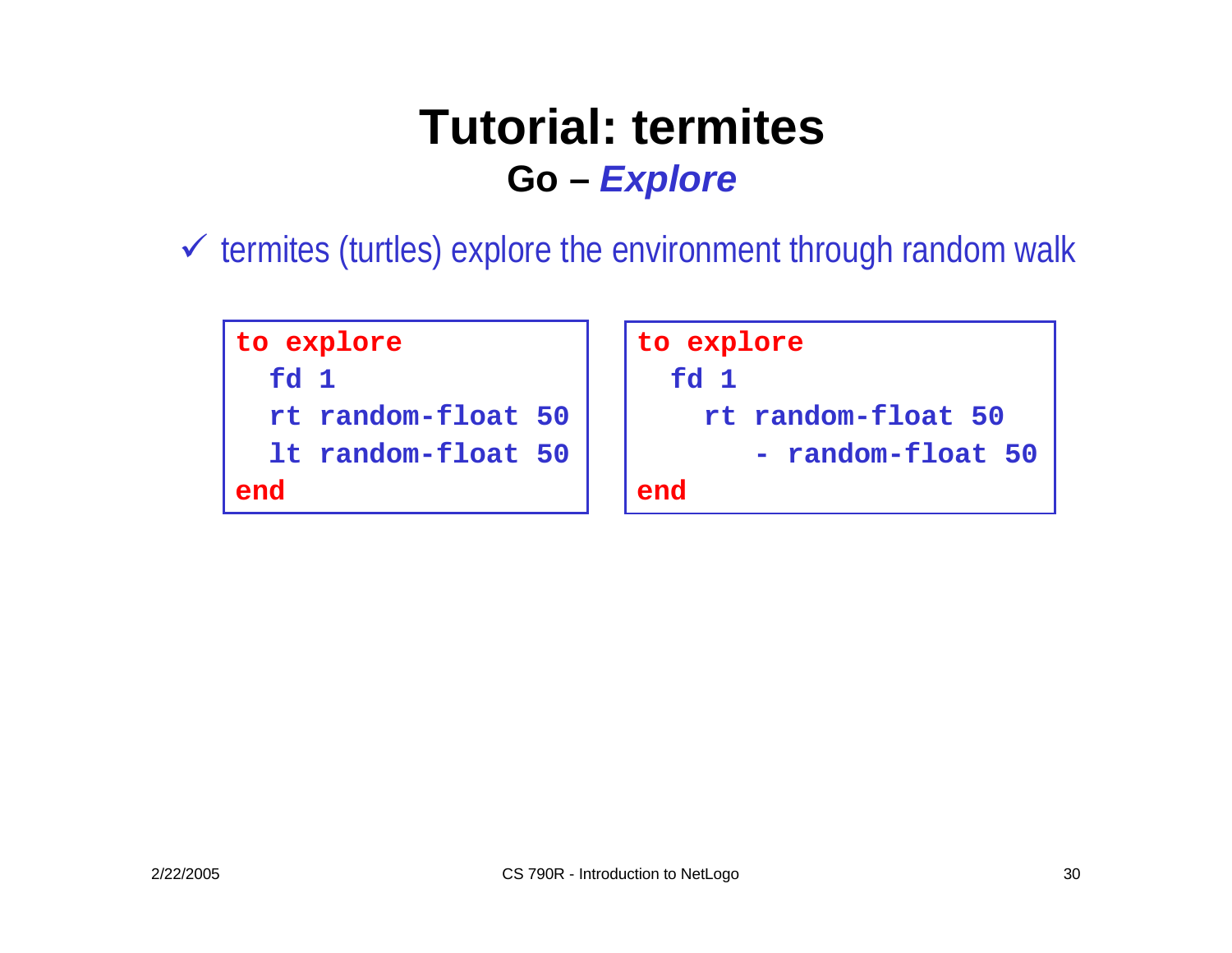### **Tutorial: termitesGo –** *Pick up chip*

 $\checkmark$  find a wood chip, pick it up and turn orange (recursive versions)



 $\rightarrow$  nonrecursive version

```
to pick-up-chip
 while [ pcolor != yellow ]
    [ explore ]
  stamp black
  set color orange
end
```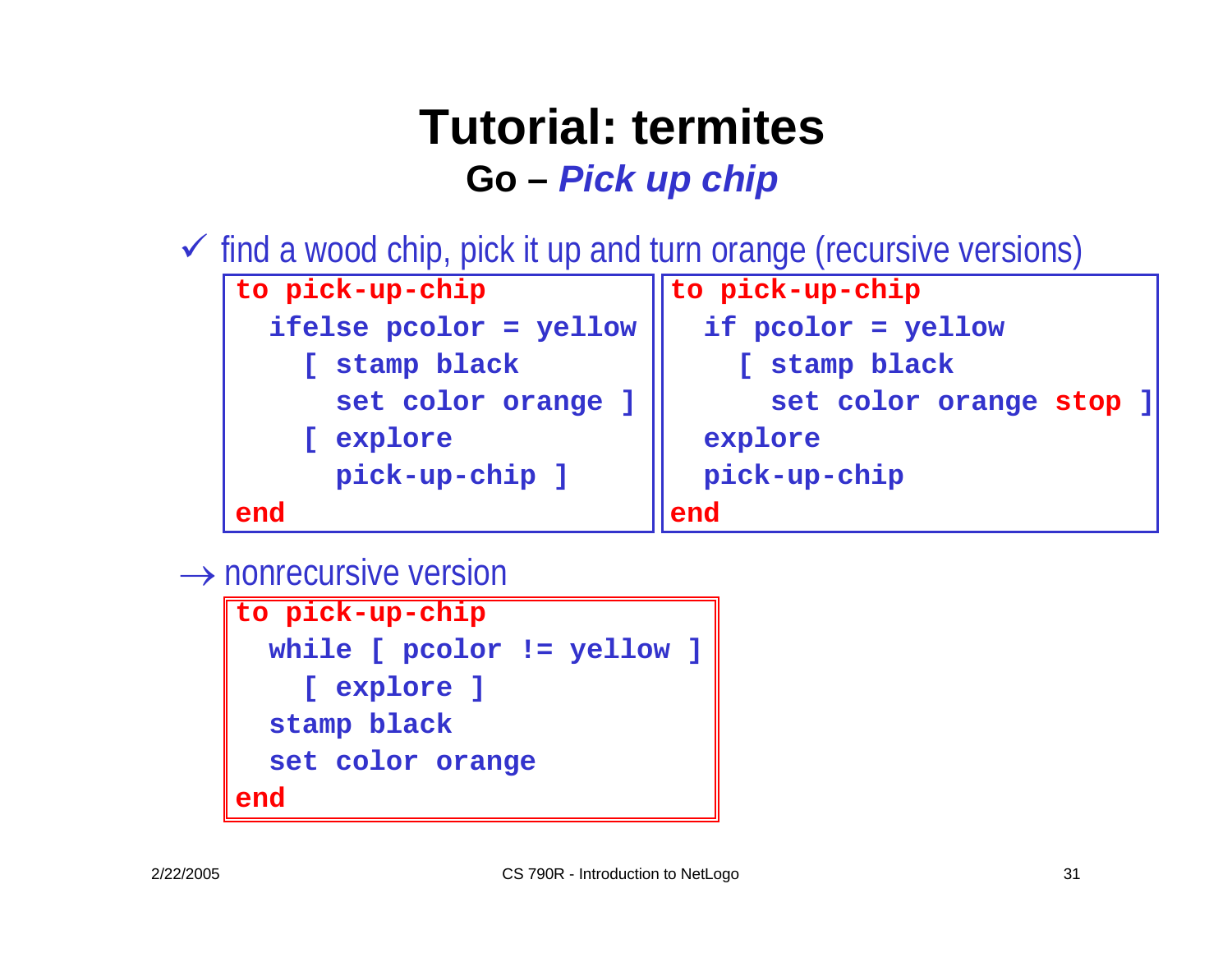### **Tutorial: termitesGo –** *Find new pile*

 $\checkmark$  find a new pile of chips (recursive versions)

```
to find-new-pile \vert to find-new-pile
   [ explore \vert | explore
```
**find-new-pile ] find-new-pile** 

**end end**

```
if pcolor != yellow if pcolor = yellow [ stop ]
```
 $\rightarrow$  nonrecursive version

```
to find-new-pile
 while [ pcolor != yellow ]
    [ explore ]
end
```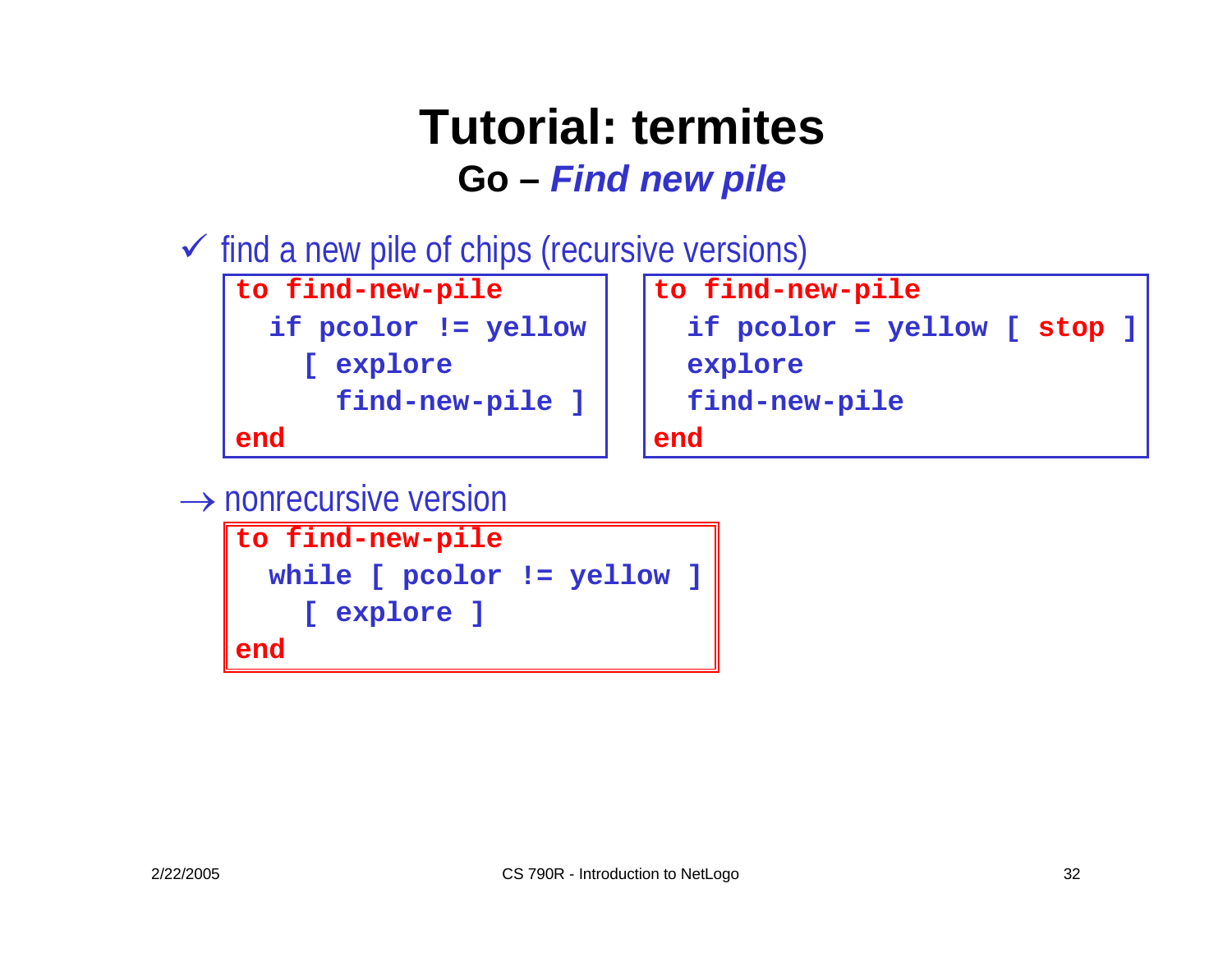### **Tutorial: termitesGo –** *Drop off chip*

 $\checkmark$  find an empty spot, drop off chip and get away (recursive versions)



#### $\rightarrow$  nonrecursive version

```
to drop-off-chip
 while [ pcolor != black ]
    [ explore ]
  stamp yellow
  set color white fd 20end
```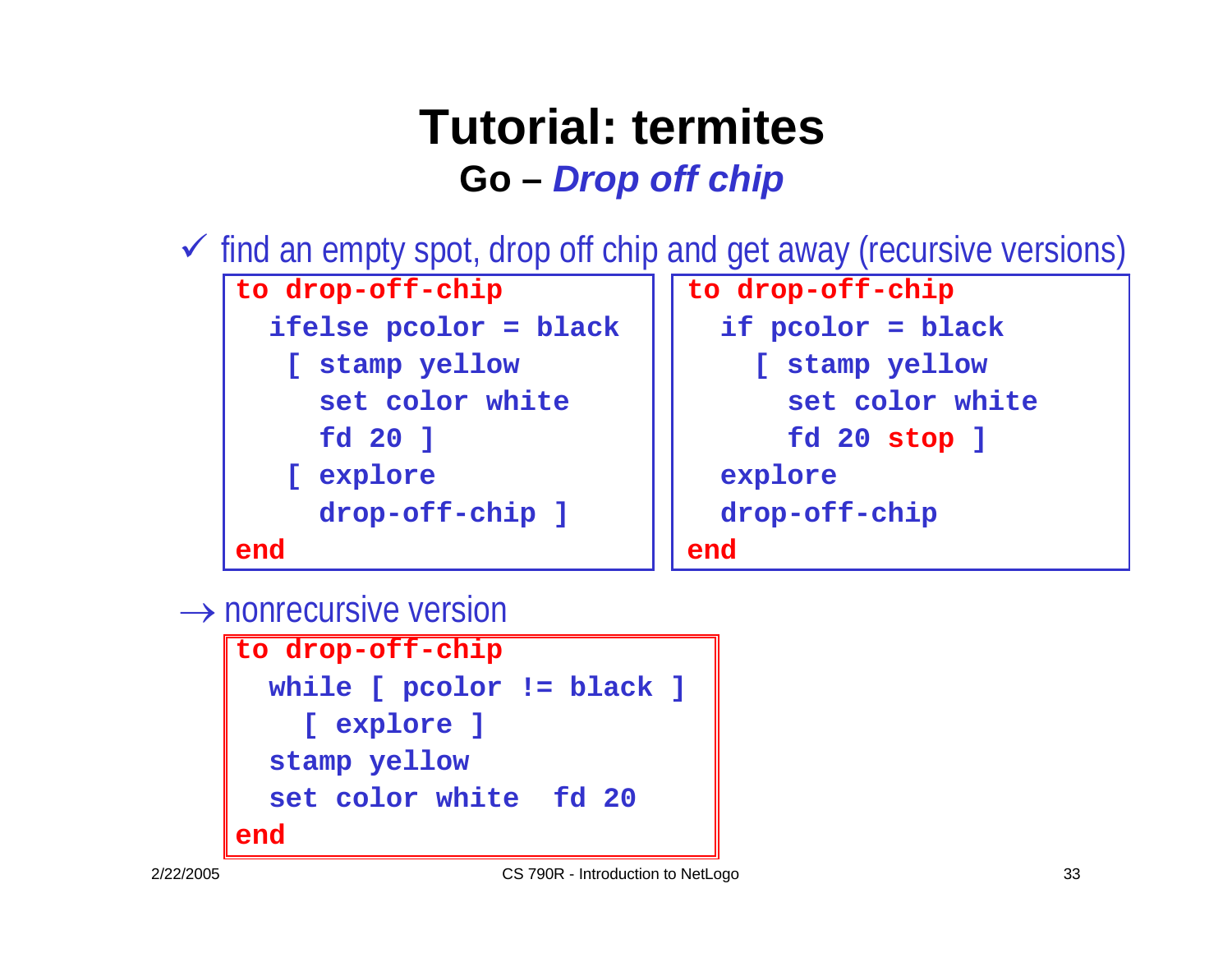### **Tutorial: termitesFull code**

```
to setup
  ca setup-chips 
  setup-termites
endto setup-chips
  ask patches [
    if random-float 100 < density 
      [ set pcolor yellow ] ]
endto setup-termites
  create-turtles numberask turtles [
    set color whitesetxy random-float screen-size-x
          random-float screen-size-y ]
endto explore
  fd 1rt random-float 50lt random-float 50end
```

```
to go ; turtle code
 pick-up-chip 
 find-new-pile 
 drop-off-chip
end
```

```
to pick-up-chip
  while [ pcolor != yellow ]
    [ explore ]
  stamp black
  set color orange
end
```

```
to find-new-pile
  while [ pcolor != yellow ]
    [ explore ]
end
```

```
to drop-off-chip
 while [ pcolor != black ]
    [ explore ]
  stamp yellow
  set color whitefd 20end
```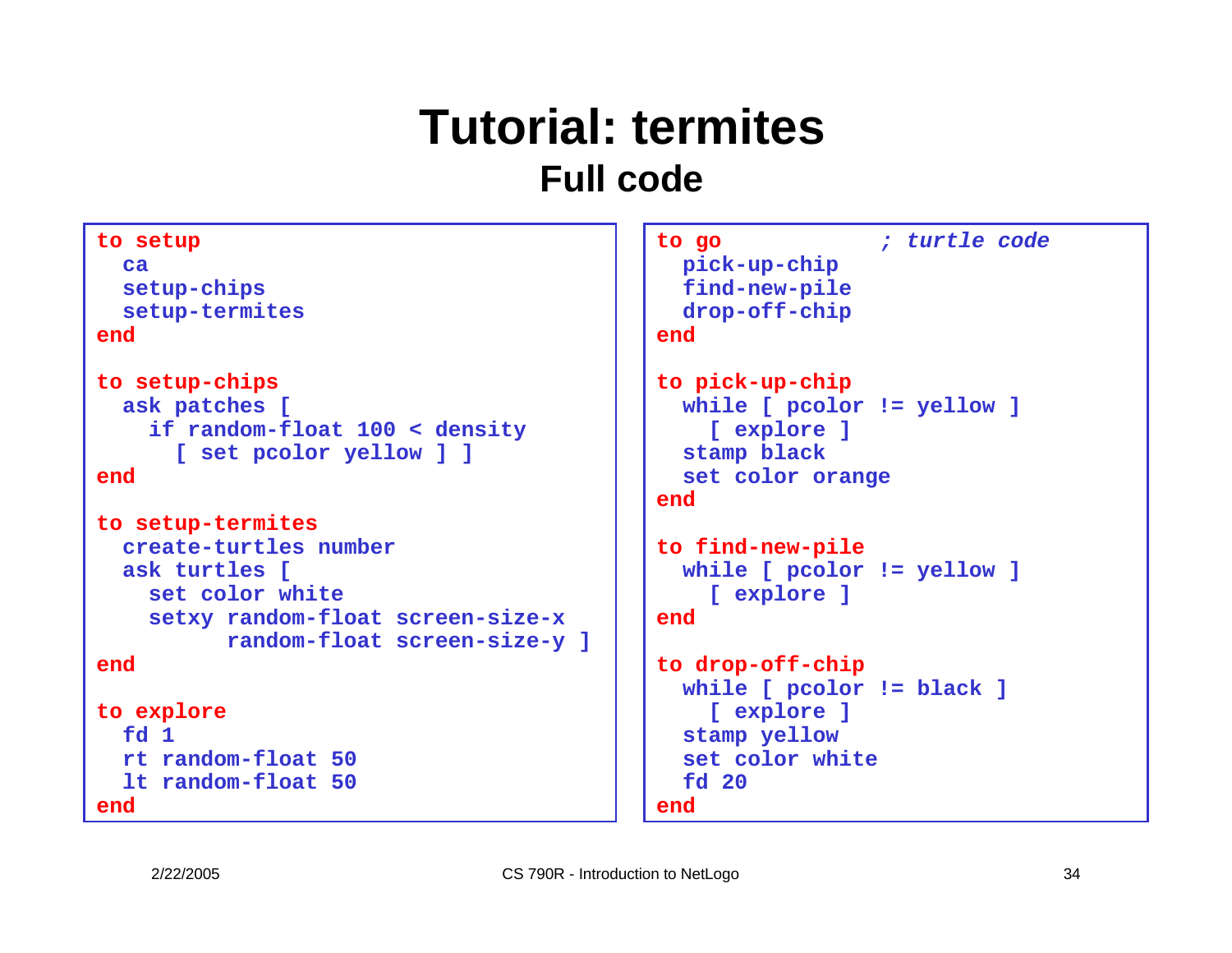### **Tutorial: termitesAdding a plot**

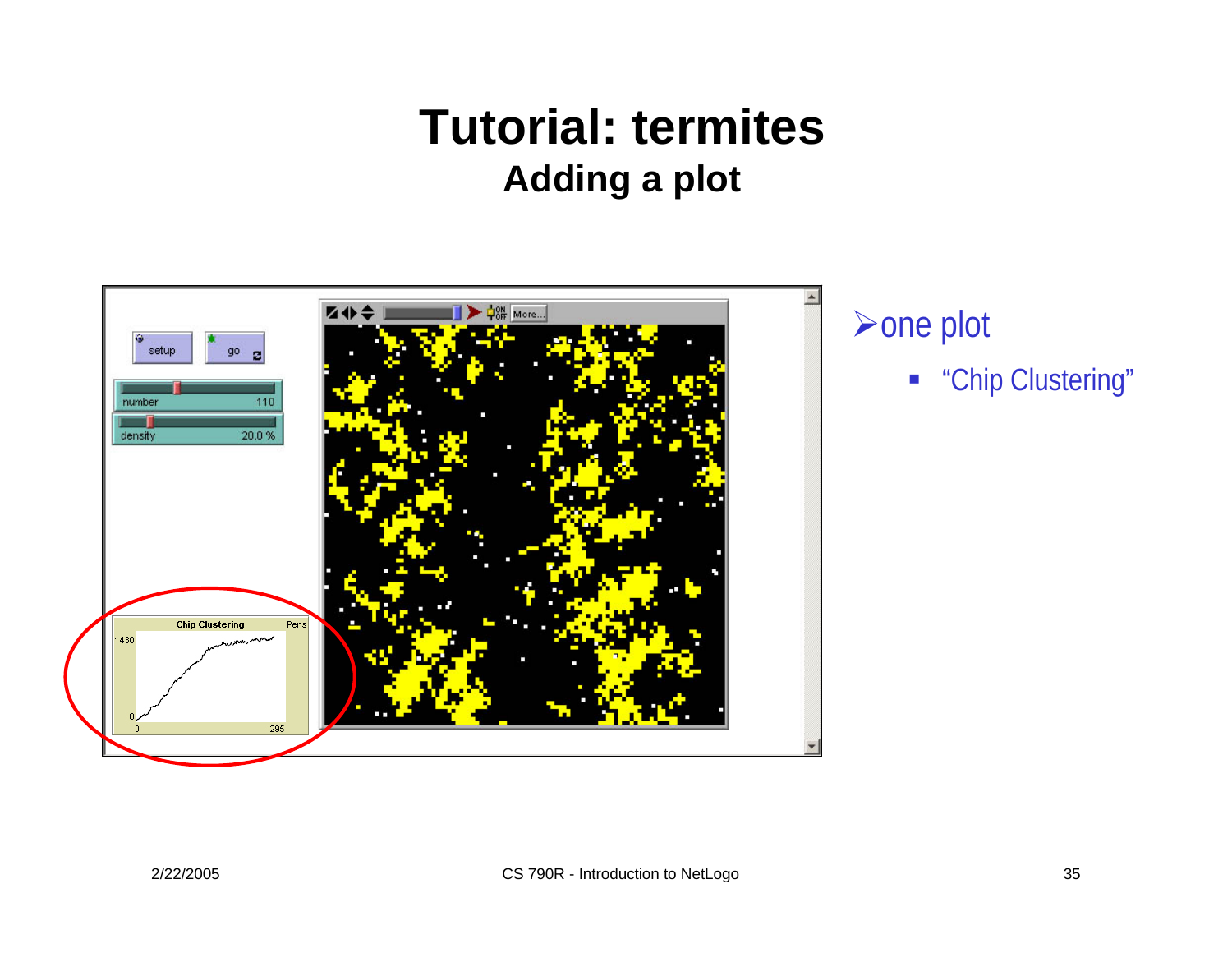### **Tutorial: termitesAdding a plot**

#### $\checkmark$  plotting **to draw-plot set-current-plot "Chip Clustering" plot count patches with [ count neighbors4 with [ pcolor = yellow] = 4 ] end**

#### ◆ modifying "go" to become observer code